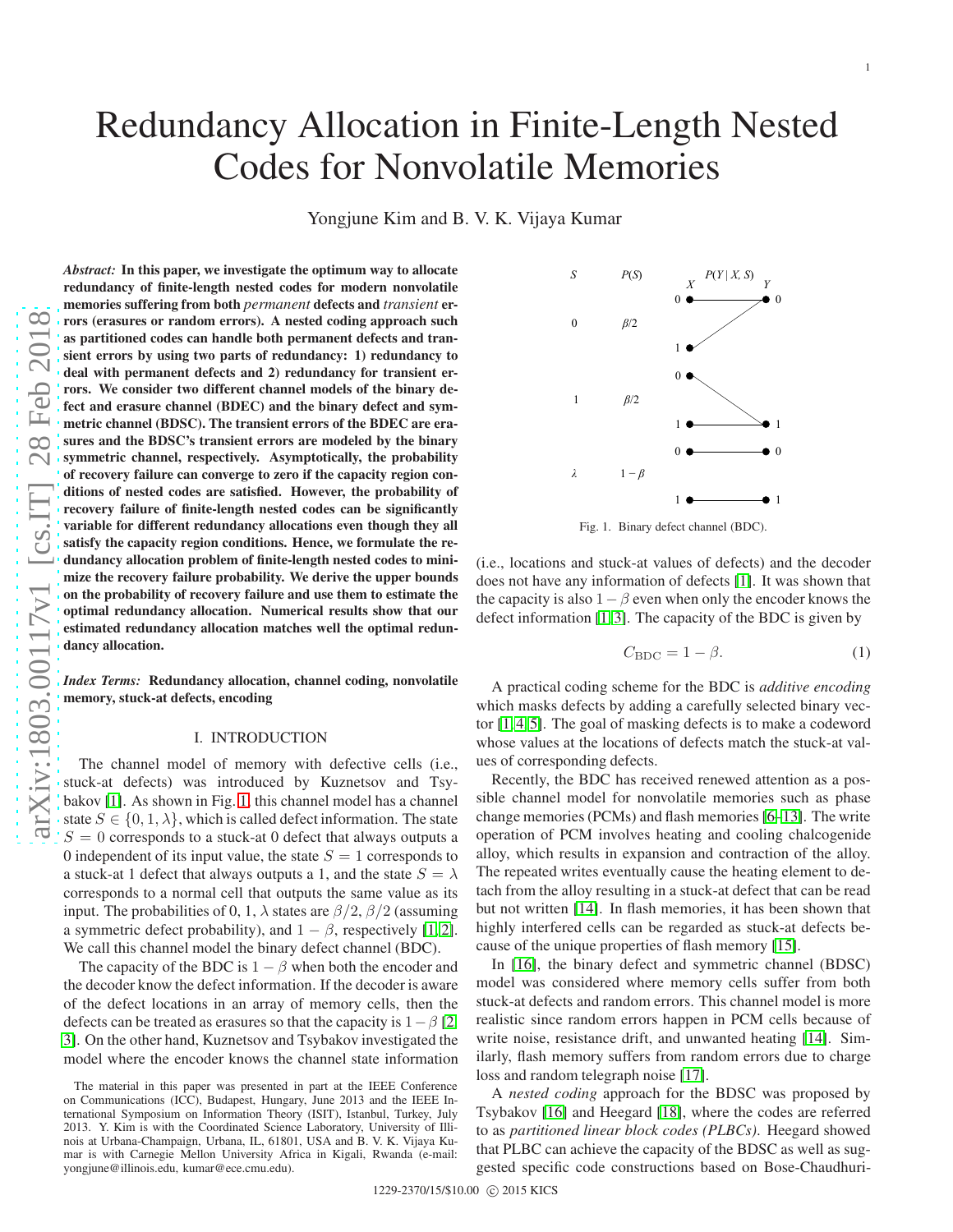Hocquenghem (BCH) codes, i.e., partitioned BCH (PBCH) codes [\[18,](#page-11-5) [19\]](#page-11-6).

A PLBC requires two generator matrices as other nested linear codes. One of them is for masking stuck-at defects and the other generator matrix is for correcting transient errors. Due to these two generator matrices, we can separate the redundancy for masking defects from the redundancy for correcting random errors [\[18\]](#page-11-5). We assume that the number of redundant bits for masking defects and correcting random errors are  $l$  and  $r$ , respectively. Hence, the total redundancy is  $l + r = n - k$  (where  $n$  is the codeword size and  $k$  is the message size). Note that the code rate is  $R = k/n = (n - l - r)/n$ .

The fact that the redundancy can be divided into two parts leads to the problem of redundancy allocation. The objective is to find the optimal  $(l, r)$  minimizing the probability of recovery failure for a fixed total redundancy  $n - k$ . This redundancy allocation problem can be stated as follows:

<span id="page-1-5"></span>
$$
(l^*, r^*) = \underset{(l,r)}{\text{argmin}} \qquad P(\hat{\mathbf{m}} \neq \mathbf{m})
$$
  
subject to  $0 \le l \le n - k, \quad 0 \le r \le n - k$  (2)  

$$
l + r = n - k
$$

where  $m$  and  $\hat{m}$  denote a message and its estimate (recovered message), respectively.  $P(\hat{\mathbf{m}} \neq \mathbf{m})$  denotes the probability of recovery failure. Not surprisingly, the optimal redundancy allocation  $(l^*, r^*)$  depends on the channel. If a channel exhibits only stuck-at defects, we should allot all redundancy to masking stuck-at defects, i.e.,  $(l^*, r^*) = (n - k, 0)$ . It is also expected that the optimal redundancy allocation for a channel with only random errors is  $(l^*, r^*) = (0, n - k)$ .

Our main contributions in this paper are the formulation of redundancy allocation problem for finite-length PLBC and the techniques to estimate the optimal redundancy allocation. Asymptotically, the probability of recovery failure can converge to zero if the capacity conditions of PLBC are satisfied. However, we observe that the probability of recovery failure of finitelength PLBC can be significantly different depending on redundancy allocations even though they all satisfy the capacity region conditions.

We propose the following techniques to estimate the optimal redundancy allocation of finite-length PLBC. First, we investigate the redundancy allocation of the binary defect and erasure channel (BDEC) where transient errors are modeled by erasures. We derive the upper bound on the probability of recovery failure. Based on this upper bound, we will obtain the estimate  $(\hat{l}, \hat{r})$  for the optimal  $(l^*, r^*)$ . Similarly, we derive the estimate of the probability of recovery failure for the BDSC. Using this estimate of the probability of recovery failure, we can estimate the optimal redundancy allocation. Numerical results show that the estimates  $(\tilde{l}, \hat{r})$  of both the BDEC and the BDSC are well matched with the optimal redundancy allocations obtained by Monte-Carlo simulations.

To the best of our knowledge, the redundancy allocation problem for finite-length PLBC has not been addressed. Past work providing asymptotic results is not useful in trying to determine the optimal redundancy allocation for finite-length PLBC. We believe that this redundancy allocation problem is practically important with the applications of nonvolatile memories.

The rest of the paper is as follows. In Section [II,](#page-1-0) we explain the channel models and PLBC. In Section [III,](#page-3-0) we propose techniques to determine the proper redundancy allocation of finite-length partitioned codes for the BDEC and the BDSC. Section [IV](#page-8-0) concludes the paper.

# <span id="page-1-0"></span>II. CHANNEL MODEL AND PLBC: PRELIMINARIES

# *A. Channel Model*

The BDC in Fig. [1](#page-0-0) can be described as follows. Let "∘" denote the operator  $\circ$  :  $\{0, 1\} \times \{0, 1, \lambda\} \rightarrow \{0, 1\}$  as in [\[18\]](#page-11-5)

$$
c \circ s = \begin{cases} c, & \text{if } s = \lambda; \\ s, & \text{if } s \neq \lambda. \end{cases}
$$
 (3)

By using the operator  $\circ$ , an *n*-cell memory with stuck-at defects is modeled by

$$
y = c \circ s \tag{4}
$$

where  $\mathbf{c}, \mathbf{y} \in \{0, 1\}^n$  are the codeword and the channel output vector, respectively. Also, the channel state vector  $s \in$  $\{0, 1, \lambda\}^n$  represents the defect information in the *n*-cell memory. Note that  $\circ$  is the vector component-wise operator.

As shown in Fig. [1,](#page-0-0) the probabilities of stuck-at defects and normal cells are given by

$$
P(S = s) = \begin{cases} 1 - \beta, & \text{if } s = \lambda; \\ \frac{\beta}{2}, & \text{if } s \neq \lambda. \end{cases}
$$
 (5)

Now we consider the channel models with both permanent stuck-at defects and transient errors, i.e., the BDEC and the BDSC. For the BDEC,  $c \circ s$  will be the channel input of the BEC with the erasure probability  $\alpha$ . Also, the BDSC can be modeled by

<span id="page-1-4"></span><span id="page-1-2"></span>
$$
y = c \circ s + z \tag{6}
$$

where  $c \circ s$  is the channel input of the binary symmetric channel (BSC) with the crossover probability p and  $z \in \{0, 1\}^n$  is the random error vector.

Assuming that stuck-at defects do not suffer from transient errors, the capacity can be determined by the following theorem.

Theorem 1: [\[3\]](#page-10-2) If the stuck-at defects do not suffer from transient errors, then the capacity is given by

<span id="page-1-1"></span>
$$
\widetilde{C}^{\max} = \widetilde{C}^{\text{enc}} = P(S = \lambda)\widetilde{C}
$$
\n(7)

where  $C$  is the capacity of the discrete memoryless channel (DMC) with  $P(Y | X) = P(Y | X, S = \lambda)$ . The superscript 'max' in [\(7\)](#page-1-1) represents the capacity when the defect information is fully known to both the encoder and decoder. Also, the superscript 'enc' denotes the capacity when only the encoder knows the defect information. Since  $\tilde{C}^{enc}$  is the same as  $\tilde{C}^{max}$ , we can omit the superscript if the stuck-at defects do not suffer from transient errors.

Let  $C_{BDEC}$  denote the capacity of the channel when only the normal cells can be erased. Similarly, let  $\widetilde{C}_{BDSC}$  denote the capacity of the channel when only the normal cells suffer from random errors. By Theorem [1,](#page-1-2) it is clear that

<span id="page-1-6"></span><span id="page-1-3"></span>
$$
\tilde{C}_{\text{BDEC}} = (1 - \beta)(1 - \alpha),\tag{8}
$$

$$
C_{\rm BDSC} = (1 - \beta)(1 - h(p))
$$
 (9)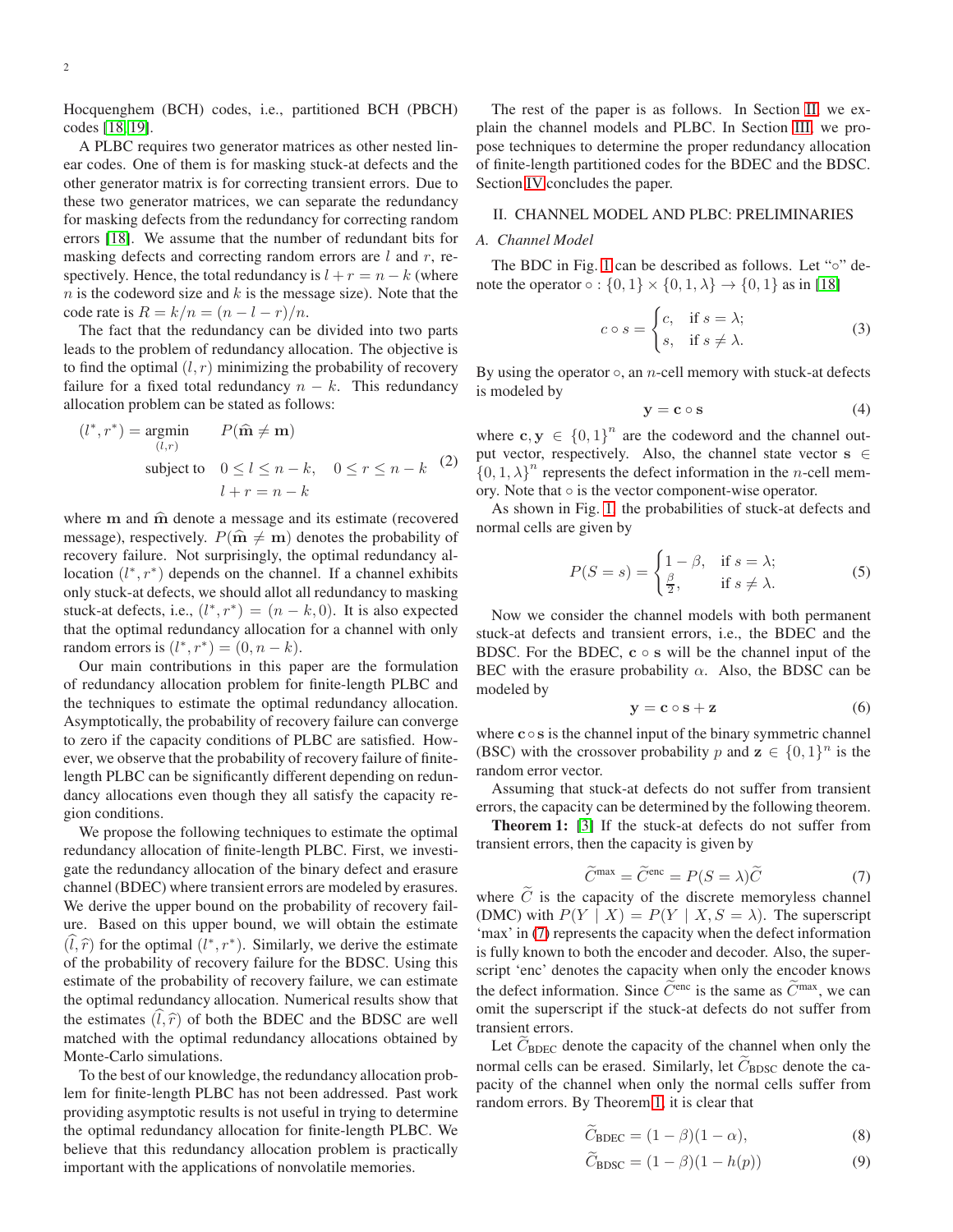where  $h(x) = -x \log_2 x - (1 - x) \log_2 (1 - x)$ . If neither the encoder nor the decoder knows the defect information, the capacity is given by [\[3\]](#page-10-2)

$$
\widetilde{C}_{\text{BDSC}}^{\min} = 1 - h\left((1 - \beta)p + \frac{\beta}{2}\right),\tag{10}
$$

which is the capacity of the BSC with the crossover probability

<span id="page-2-8"></span>
$$
\widetilde{p} = (1 - \beta)p + \frac{\beta}{2}.
$$
\n(11)

If both the stuck-at defects and the normal cells suffer from transient errors, it is difficult to derive closed-from expressions for  $C_{\text{BDSC}}^{\text{max}}$  and  $C_{\text{BDSC}}^{\text{enc}}$ . Note that the superscript 'max' represents the capacity when the defect information is fully known to both the encoder and decoder and the superscript 'enc' represents the capacity when only the encoder knows the defect information. Instead, these capacities can be evaluated numerically [\[3\]](#page-10-2). For the BDEC, we can derive  $C_{\text{BDEC}}^{\text{max}}$  and  $C_{\text{BDEC}}^{\text{enc}}$  because of the channel model's simpleness. If both the encoder and decoder know the defect information, this channel is equivalent to the BEC with the erasure probability of  $\alpha + \beta - \alpha \beta$ . Hence,

<span id="page-2-9"></span>
$$
C_{\text{BDEC}}^{\text{max}} = 1 - \alpha - \beta + \alpha\beta = (1 - \beta)(1 - \alpha) \tag{12}
$$

which is the same as in [\(8\)](#page-1-3). The capacity  $C_{\text{BDEC}}^{\text{enc}}$  is derived as follows.

Proposition 2: If only the encoder knows the defect information, the capacity of the BDEC is given by

<span id="page-2-7"></span>
$$
C_{\text{BDEC}}^{\text{enc}} = 1 - \alpha - \beta \tag{13}
$$

which shows that  $C_{\text{BDEC}}^{\text{enc}} < C_{\text{BDEC}}^{\text{max}} = \tilde{C}_{\text{BDEC}}$ .

*Proof:* The proof is given in Appendix [IV-](#page-8-1)A.  $\square$ Although  $C_{\text{BDEC}}^{\text{enc}} < C_{\text{BDEC}}^{\text{max}} = \tilde{C}_{\text{BDEC}}$ , the difference between  $C_{\text{BDEC}}^{\text{enc}}$  and  $\tilde{C}_{\text{BDEC}}$  is only  $\alpha\beta$  which is much smaller than  $\alpha$  or  $\beta$  for  $\alpha, \beta \ll 1$ .

For the BDSC, the closed-form expressions for  $C_{\text{BDSC}}^{\text{max}}$  and C<sub>BDSC</sub> are not known. In [\[18\]](#page-11-5), only a non-closed-form expression for C<sub>BDSC</sub> was derived. Although we cannot obtain a closed-form expression for  $C_{\text{BDSC}}$ , we derive the following bound.

<span id="page-2-10"></span>Proposition 3: If only the encoder knows the defect information, the capacity of the BDSC is bounded by

<span id="page-2-11"></span>
$$
C_{\rm BDSC}^{\rm lower} \le C_{\rm BDSC}^{\rm enc} \le C_{\rm BDSC}^{\rm upper} \tag{14}
$$

where

$$
C_{\text{BDEC}}^{\text{lower}} = 1 - \beta - h(p),\tag{15}
$$

$$
C_{\text{BDEC}}^{\text{upper}} = \widetilde{C}_{\text{BDSC}} = (1 - \beta)(1 - h(p)). \tag{16}
$$
  
*Proof:* The proof is given in Appendix IV-B.

From [\(15\)](#page-2-0) and [\(16\)](#page-2-1), we can see that the difference between the upper bound and lower bound is only  $\beta h(p)$ . For  $\beta, p \ll 1$ ,  $\beta h(p)$  is much smaller than  $\beta$  and  $h(p)$ .

# <span id="page-2-6"></span>*B. Partitioned Linear Block Codes (PLBCs)*

In [\[18\]](#page-11-5), Heegard proposed the PLBCs which can be viewed as nested codes [\[19\]](#page-11-6). PLBCs are capable of correcting both stuckat errors (due to stuck-at defects) and transient errors. Note that the PLBC can correct transient errors occurring in both stuck-at defects and normal cells. An  $[n, k, l]$  PLBC is a pair of linear subspaces  $C_1 \subset \{0,1\}^n$  and  $C_0 \subset \{0,1\}^n$  of dimension k and l such that  $C_1 \cap C_0 = \{0\}$ . Then the direct sum

<span id="page-2-5"></span>
$$
C \triangleq C_1 + C_0 = \{ \mathbf{c} = \mathbf{c}_1 + \mathbf{c}_0 | \mathbf{c}_1 \in C_1, \mathbf{c}_0 \in C_0 \}. \tag{17}
$$

is an  $[n, k+l]$  linear block code with a generator matrix  $\tilde{G}$  =  $[G_1 \quad G_0]$ . Note that the sizes of  $G_1$  and  $G_0$  are  $n \times k$  and  $n \times l$ , respectively. An example of PLBC can be found in [\[18\]](#page-11-5).

The encoding and decoding are described as follows. *Encoding:* A message m is encoded to a corresponding codeword  $c = c_1 + c_0 = G_1 m + G_0 d$ . First, we encode m into  $G_1 m$  for correcting transient errors. Next, the stuck-at defects are masked by  $G_0$ **d** where **d** is chosen carefully to mask stuck-at defects.

*Decoding:* Let the received vector be  $y = c \circ s + z$  according to [\(6\)](#page-1-4). The decoder computes the syndrome  $v = \widetilde{H}^{T} y$  (superscript  $T$  denotes transpose) where  $H$  is the parity check matrix of C such that  $\widetilde{H}^T\widetilde{G} = 0_{r,k+l}$  (the  $r \times (k+l)$  all-zero matrix). Based on the syndrome v, the decoder chooses  $\hat{z}$  (i.e., the estimate of z) such that  $\widetilde{H}^T \widehat{\mathbf{z}} = \mathbf{v}$ . Then  $\widehat{\mathbf{m}} = \widetilde{G}_1^T \widehat{\mathbf{c}}$  where  $\hat{\mathbf{c}} = \mathbf{y} + \hat{\mathbf{z}}$ . The message inverse matrix  $\widetilde{G}_1$  is defined as an  $n \times k$  matrix such that  $\widehat{G}_1^T G_1 = I_k$  and  $\widehat{G}_1^T G_0 = 0_{k,l}$ .

**Definition 4:** A pair of minimum distances  $(d_0, d_1)$  of an  $[n, k, l]$  PLBC are given by [\[18\]](#page-11-5).

<span id="page-2-4"></span>
$$
d_0 = \min_{\substack{\mathbf{c} \neq \mathbf{0} \\ G_0^T \mathbf{c} = \mathbf{0}}} ||\mathbf{c}||, \quad d_1 = \min_{\substack{\mathbf{m} \neq \mathbf{0} \\ \widetilde{H}^T \mathbf{c} = \mathbf{0}}} ||\mathbf{c}|| \tag{18}
$$

where  $\|\cdot\|$  is the Hamming weight of the given vector.

Note that  $d_1$  is greater than or equal to the minimum distance of the  $[n, k+l]$  linear block code with the parity check matrix H, while  $d_0$  is the minimum distance of the  $[n, k + r]$  linear block code with the parity check matrix  $G_0$  [\[18\]](#page-11-5).

It is critical to choose the proper d during the encoding stage of PLBC. The minimum distance encoding (MDE) chooses d as follows.

<span id="page-2-2"></span>
$$
\mathbf{d}^* = \underset{\mathbf{d}}{\operatorname{argmin}} \|\mathbf{c} \circ \mathbf{s} - \mathbf{c}\| = \underset{\mathbf{d}}{\operatorname{argmin}} \|\mathbf{s}^{\mathcal{U}} + \mathbf{G}_0^{\mathcal{U}} \mathbf{d} + \mathbf{G}_1^{\mathcal{U}} \mathbf{m}\|
$$
  
= 
$$
\underset{\mathbf{d}}{\operatorname{argmin}} \|\mathbf{G}_0^{\mathcal{U}} \mathbf{d} + \mathbf{b}^{\mathcal{U}}\|
$$
(19)

where  $\|$ **c**  $\circ$ **s**  $\sim$  **c** $\|$  represents the number of errors due to stuck-at defects and  $\mathbf{b} = G_1 \mathbf{m} + \mathbf{s}$ . Also,  $\mathcal{U} = \{i_1, \dots, i_u\}$  indicates the set of locations of stuck-at defects. We use the notation of  $\mathbf{s}^{\mathcal{U}}\,=\, \left(s_{i_1},\ldots,s_{i_u}\right)^T\!,\, G_0^{\mathcal{U}}\,=\, \left[\mathbf{g}_{0,i_1}^T,\ldots,\mathbf{g}_{0,i_u}^T\right]^T\!,\, \text{and}\,\, G_1^{\mathcal{U}}\,=\, 1$  $\left[\mathbf{g}_{1,i_1}^T, \ldots, \mathbf{g}_{1,i_u}^T\right]^T$  where  $\mathbf{g}_{0,i}$  and  $\mathbf{g}_{1,i}$  are the *i*-th rows of  $G_0$ and  $G_1$  respectively.

<span id="page-2-1"></span><span id="page-2-0"></span>By solving the optimization problem in [\(19\)](#page-2-2), we can minimize the number of errors due to stuck-at defects. It was shown [\[18\]](#page-11-5) that the capacity of the BDSC can be achieved by the MDE and the maximum likelihood decoding (MLD). However, the encoding complexity of the MDE is  $\mathcal{O}(2^u)$ . Instead of solving the exponential complexity optimization problem, we just try to solve the following linear equation.

<span id="page-2-3"></span>
$$
G_0^{\mathcal{U}} \mathbf{d} = \mathbf{b}^{\mathcal{U}} \tag{20}
$$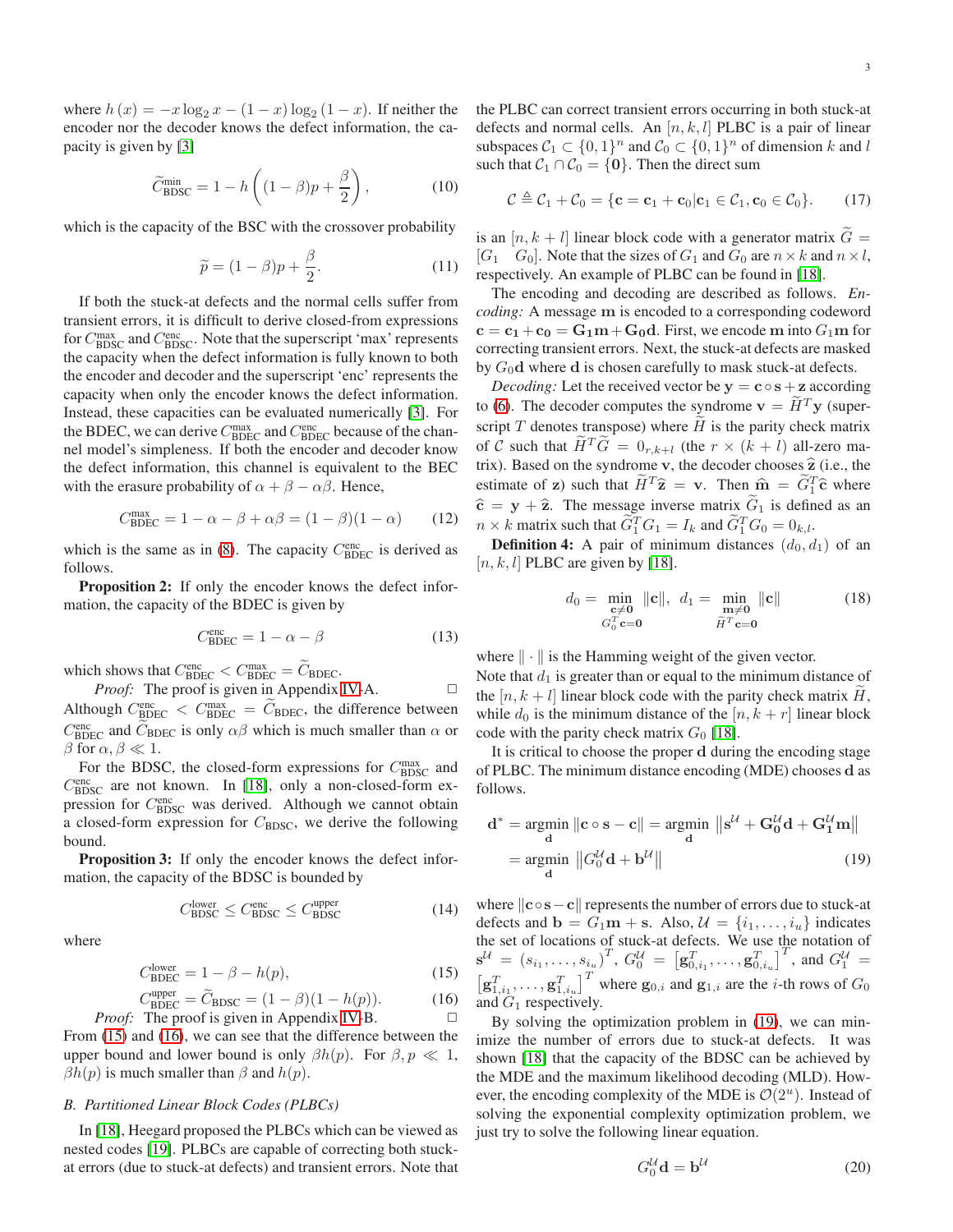Gaussian elimination or some other linear equation solution methods can be used to solve [\(20\)](#page-2-3) with  $\mathcal{O}(u^3)$  complexity. If the encoder fails to find a solution of [\(20\)](#page-2-3), then encoding failure is declared. It is clear that [\(20\)](#page-2-3) has at least one solution if and only if

<span id="page-3-1"></span>
$$
rank (G_0^{\mathcal{U}}) = rank (G_0^{\mathcal{U}} \mid \mathbf{b}^{\mathcal{U}})
$$
 (21)

where  $(G_0^{\mathcal{U}} \mid \mathbf{b}^{\mathcal{U}})$  denotes the augmented matrix. If  $u < d_0$ , rank  $(\hat{G}_0^{\mathcal{U}})$  is always u by [\(18\)](#page-2-4). Hence, [\(21\)](#page-3-1) holds and at least one solution d exists. If  $u \geq d_0$ , the encoder may fail to find a solution of [\(20\)](#page-2-3).

For convenience, we define a random variable E as follows.

$$
E = \begin{cases} 1, & ||\mathbf{c} \circ \mathbf{s} - \mathbf{c}|| = \mathbf{0} \text{ (encoding success)} \\ 0, & ||\mathbf{c} \circ \mathbf{s} - \mathbf{c}|| \neq \mathbf{0} \text{ (encoding failure)} \end{cases} \tag{22}
$$

We observe that the probability of encoding failure  $P(E = 0)$ by solving [\(19\)](#page-2-2) is the same as  $P(E = 0)$  by solving [\(20\)](#page-2-3). It is because  $G_0^{\mathcal{U}} \mathbf{d} \neq \mathbf{b}^{\mathcal{U}}$  if and only if  $\|\mathbf{c} \circ \mathbf{s} - \mathbf{c}\| \neq 0$ . Although solving [\(20\)](#page-2-3) is suboptimal in regards to the number of stuck-at errors (i.e.,  $\Vert \mathbf{c} \circ \mathbf{s} - \mathbf{c} \Vert$ ),  $C_{\text{BDC}}$  can be achieved by solving [\(20\)](#page-2-3) instead of [\(19\)](#page-2-2), which is shown in the following Proposition by using the results of [\[18\]](#page-11-5).

<span id="page-3-6"></span>**Proposition 5:**  $C_{\text{BDC}}$  can be achieved by solving [\(20\)](#page-2-3).

*Proof:* The proof is given in Appendix [IV-](#page-8-3)C.  $\Box$ We note that Dumer proposed an asymptotically optimal code for the BDC with encoding complexity  $\mathcal{O}(n \log_2^3 n)$  [\[5\]](#page-10-4). In this paper, we are focusing on Heegard's partitioned codes with encoding by solving linear equation of [\(20\)](#page-2-3). It is because this linear equation approach allows to derive the upper bound on encoding failure probability based on linear algebra. This upper bound plays a pivotal role in estimating the optimal redundancy allocation for the BDEC and the BDSC. Moreover, for a finitelength *n* and a reasonable defect probability  $\beta$ ,  $u \simeq \beta n$  is not a large number, hence, the computational complexity  $\mathcal{O}(u^3)$  is not high.

# <span id="page-3-0"></span>III. REDUNDANCY ALLOCATION OF FINITE-LENGTH PLBC

In this section, we investigate the redundancy allocation for finite-length PLBC. In order to clarify the redundancy allocation problem for finite-length PLBC, we define a pair of code rates  $(R_1, R_0)$  where  $R_0 = \frac{l}{n}$  is the code rate of  $C_0$  in [\(17\)](#page-2-5). Also,  $R_1 = \frac{k}{n}$  is the code rate of  $C_1$ , which is equivalent to the actual code rate  $R = \frac{k}{n}$ . For the given codeword size *n*, we can readily calculate  $(l, r)$  from  $(R_1, R_0)$ .

For the BDEC, we will derive the capacity region  $\mathbb{C}_{\text{BDEC}}$  in Theorem [12.](#page-5-0) If  $(R_1, R_0) \in \mathbb{C}_{BDEC}$ , then  $P(\hat{\mathbf{m}} \neq \mathbf{m})$  converges to zero as  $n \to \infty$ . In Fig. [2,](#page-3-2)  $Q_1$  and  $Q_2$  represent two pairs of code rates in  $\mathbb{C}_{\text{BDEC}}$  with the same  $R_1 = R$ . Then,  $Q_1$  and  $Q_2$ have the same total redundancy  $n-k = l+r$  whereas they have different redundancy allocations  $(l, r)$ . Note that  $Q_1$  allocates more redundancy for defects (i.e., larger  $l$ ) than  $Q_2$ .

Asymptotically, both  $Q_1$  and  $Q_2$  make  $P(\hat{\mathbf{m}} \neq \mathbf{m})$  converge to zero. On the other hand,  $P(\hat{\mathbf{m}} \neq \mathbf{m})$  of  $Q_1$  and  $Q_2$  can be significantly different for the finite-length codes, which leads to the need for formulating and solving the redundancy allocation problem in [\(2\)](#page-1-5).



<span id="page-3-2"></span>Fig. 2. Capacity region of the BDEC derived in Proposition [12.](#page-5-0) Two points of  $Q_1$  and  $Q_2$  in the capacity region represent the pairs of code rates  $\left(R = R_1 = \frac{k}{n}, R_0 = \frac{l}{n}\right)$ . Note that they have different redundant allocations  $(l, r)$  in spite of the same actual code rates  $R = R_1 = \frac{k}{n}$ .

In order to choose the optimal redundancy allocation  $(l^*, r^*)$ of [\(2\)](#page-1-5), we should derive the  $P(\hat{\mathbf{m}} \neq \mathbf{m})$  which depends on the channel parameters (i.e.,  $\beta$ ,  $\alpha$ ,  $p$ ) as well as the code parameters  $(n, k, l)$ . In the following subsection, we will derive the upper bound on encoding failure probability for finite-length codes, which is important for deriving the estimate of  $P(\hat{\mathbf{m}} \neq \mathbf{m})$ .

## *A. Upper Bound on Encoding Failure Probability*

Since we focus on the redundancy allocation problem in finite-length codes, we derive an upper bound on  $P(E = 0)$ for finite  $n$ . During the encoding stage,  $d$  is chosen by solving the linear equation [\(20\)](#page-2-3) instead of the optimization problem [\(19\)](#page-2-2).

<span id="page-3-3"></span>Lemma 6: An upper bound on the probability of encoding failure given  $u$  defects is given by

<span id="page-3-7"></span>
$$
P(E = 0 | U = u) \le \min\left\{\frac{\sum_{w=d_0}^{u} B_{0,w} {n-w \choose u-w}}{{n \choose u}}, 1\right\}
$$
(23)

where the random variable  $U$  represents the number of stuck-at defects. In addition,  $B_{0,w}$  is the weight distribution of  $C_0^{\perp}$  (i.e., the dual code of  $C_0$ ).

*Proof:* The proof is given in Appendix IV-D. 
$$
\Box
$$

Lemma [6](#page-3-3) supports that  $P(E = 0 | U = u) = 0$  for  $u < d_0$ . The following Lemma states that  $P(E = 0 | U = u)$  can be obtained exactly for  $d_0 \le u \le d_0 + \left\lfloor \frac{d_0 - 1}{2} \right\rfloor$  where  $\lfloor x \rfloor$  is the largest integer not greater than  $x$ .

<span id="page-3-4"></span>**Lemma 7:** For  $u \leq d_0 + \left\lfloor \frac{d_0 - 1}{2} \right\rfloor$ ,  $P(E = 0 | U = u)$  is given by

$$
P(E = 0 | U = u) = \frac{1}{2} \cdot \frac{\sum_{w=d_0}^{u} B_{0,w} {n-w \choose u-w}}{{n \choose u}}.
$$
 (24)

*Proof:* The proof is given in Appendix [IV-](#page-9-0)E.  $\Box$ 

<span id="page-3-5"></span>From the definition of  $d_0$  in [\(18\)](#page-2-4), Lemma [6,](#page-3-3) and Lemma [7,](#page-3-4) we can state the following theorem.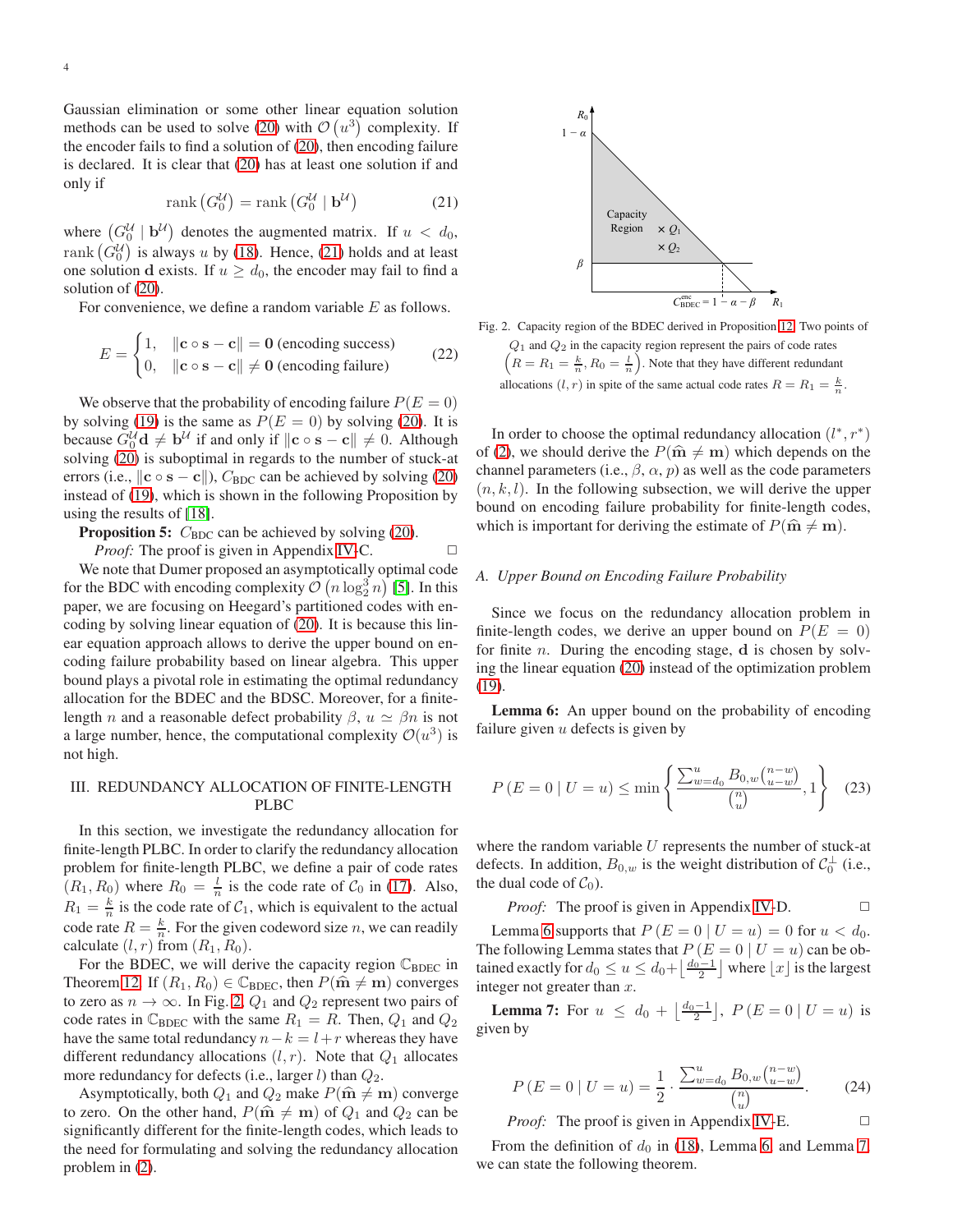**Theorem 8:**  $P(E = 0 | U = u)$  is given by

$$
\begin{cases}\n0, & \text{for } u < d_0 \\
1, \sum_{m=1}^u B_{0,m}(n-w)\n\end{cases}
$$
\n(25)

$$
\frac{1}{2} \cdot \frac{\sum_{w=d_0}^{u} B_{0,w} {n-w \choose u-w}}{\binom{n}{u}}, \quad \text{for } d_0 \le u \le d_0 + t_0(26)
$$

$$
\left\{ \leq \min\left\{ \frac{\sum_{w=d_0}^{u} B_{0,w} {n-w \choose u-w}}{\binom{n}{u}}, 1 \right\}, \text{ for } u > d_0 + t_0. \tag{27}
$$

where  $t_0 = \left\lfloor \frac{d_0 - 1}{2} \right\rfloor$ .

We compare our upper bounds and simulation results assuming the the number of defects u is given. The  $[n = 31, k, l]$ partitioned BCH (PBCH) codes are considered and the weight distributions  $B_{0,w}$  are calculated using the MacWilliams identity [\[20\]](#page-11-7). The details of PBCH codes can be found in [\[18\]](#page-11-5). Fig. [3](#page-4-0) shows that the upper bounds of [\(27\)](#page-3-5) are close to the simulation results for  $P(E = 0 | U = u)$ . In addition, the calculated values of [\(26\)](#page-3-5) are well matched with the simulation results. Fig. [3](#page-4-0) shows that the upper bounds approach  $P(E = 0 | U = u)$  and meet  $P(E = 0 | U = u)$  as the code rate decreases.

From the bound on  $P(E = 0 | U = u)$  in Theorem [8,](#page-3-5) we derive the following upper bound.

<span id="page-4-8"></span>Corollary 9: An upper bound on the probability of encoding failure  $P(E = 0)$  is given by

$$
P(E=0) \le \sum_{u=d_0}^n \beta^u (1-\beta)^{n-u} \sum_{w=d_0}^u B_{0,w} \binom{n-w}{u-w}.
$$
 (28)  
*Proof:* It can be shown by  $P(U=u) = \binom{n}{n} \beta^u (1-\beta)^{n-u}$ 

and [\(27\)](#page-3-5).  $\Box$ 

Since it is intractable to compute  $B_{0,w}$  for large n, we consider the following binomial approximation.

<span id="page-4-2"></span>
$$
B_{0,w} \cong 2^{-l} \binom{n}{w} \tag{29}
$$

For many codes including random linear codes (each element of generator matrix is chosen uniformly at random from  $\{0, 1\}$ ) and BCH codes, it is known that the weight distributions are well approximated by the binomial distribution [\[20\]](#page-11-7).

<span id="page-4-9"></span>**Corollary 10:** If the weight distribution  $B_{0,w}$  follows the binomial approximation, the upper bound of [\(28\)](#page-4-1) is given by

$$
P(E = 0) \le 2^{-l} (1 + \beta)^n, \tag{30}
$$

$$
\log_2 P(E=0) \le n \left\{ R - (1 - \log_2(1 + \beta)) \right\}.
$$
 (31)

*Proof:* From [\(28\)](#page-4-1) and [\(29\)](#page-4-2), the upper bound on  $P(E = 0)$ can be derived as follows.

$$
P(E = 0) \le \sum_{u=d_0}^{n} \beta^u (1 - \beta)^{n-u} \sum_{w=d_0}^{u} B_{0,w} \binom{n-w}{u-w} \tag{32}
$$

$$
=2^{-l}\sum_{u=d_0}^{n}\beta^u(1-\beta)^{n-u}\sum_{w=d_0}^{u}\binom{u}{w}\binom{n}{u} \quad (33)
$$

$$
\leq 2^{-l} \sum_{u=0}^{n} {n \choose u} (2\beta)^u (1-\beta)^{n-u} \tag{34}
$$

$$
=2^{-l}(1+\beta)^n
$$
\n(35)

where [\(33\)](#page-4-3) follows from  $\binom{n}{w}\binom{n-w}{u-w} = \binom{u}{w}\binom{n}{u}$ . Also, [\(34\)](#page-4-4) follows from the binomial theorem  $\sum_{w=0}^{u} \binom{u}{w} = 2^u$ . [\(31\)](#page-4-5) can be obtained by taking the logarithm.  $\Box$ 



<span id="page-4-1"></span><span id="page-4-0"></span>Fig. 3. Comparison of simulation results, upper bounds by [\(27\)](#page-3-5), and calculated values by [\(26\)](#page-3-5) for  $P(E = 0 | U = u)$ . [ $n = 31, k, l$ ] PBCH codes are used. The code rate is  $R = k/n$ .

Fig. [4](#page-5-1) shows that the upper bound is very close to the simulation results when the probability of encoding failure is low. In regards to the simulation results, we used PBCH codes for the BDC with  $\beta = 0.1$ .

<span id="page-4-6"></span><span id="page-4-5"></span>Remark 11: [\(30\)](#page-4-6) shows that the probability of encoding failure decreases as l increases, whereas the probability of encoding failure increases as  $\beta$  increases. For infinite-length codes, this upper bound is not tight since  $1 - \log_2(1 + \beta)$  of [\(31\)](#page-4-5) is less than  $C_{\text{BDC}} = 1 - \beta$ . However, this upper bound is tight for finite-length codes as shown in Fig. [4.](#page-5-1) Moreover, the upper bound in [\(31\)](#page-4-5) is the linear function of R where  $n$  is the slope and  $1 - \log_2(1 + \beta)$  is the *R*-intercept, which explicitly shows that longer codes improve the probability of encoding failure.

## <span id="page-4-3"></span>*B. Redundancy Allocation: BDEC*

<span id="page-4-4"></span>For the BDEC, the encoder should try to mask stuck-at defects and the decoder should correct erasures. The encoding process of the BDEC is the same as the encoding in [II-B.](#page-2-6) Only the decoding will be modified as follows.

*Decoding (BDEC):* The MLD is done by solving the following linear equation.

<span id="page-4-7"></span>
$$
\widetilde{G}^{\mathcal{V}}\left[\widehat{\widehat{\mathbf{d}}}\right] = \mathbf{y}^{\mathcal{V}}\tag{36}
$$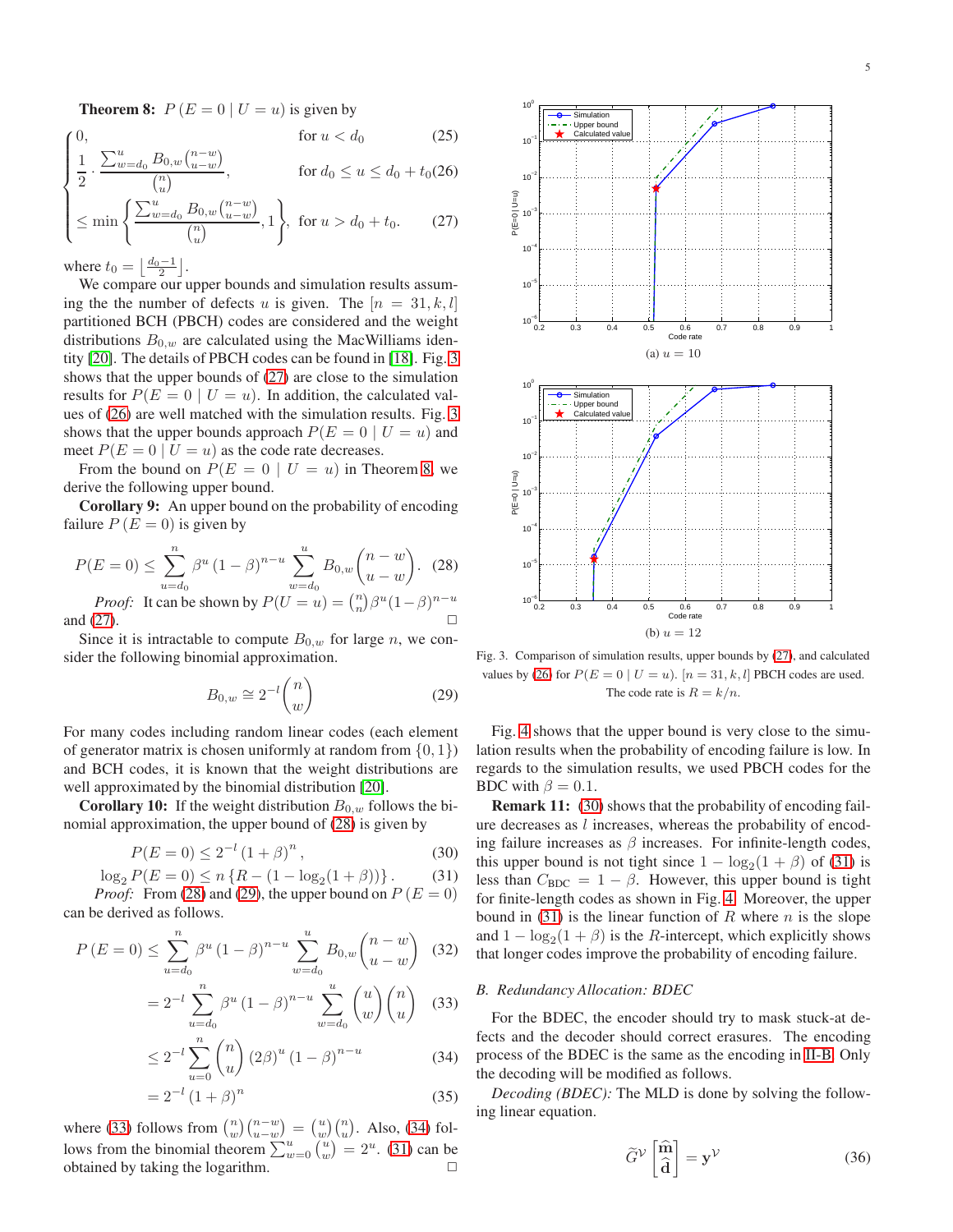

<span id="page-5-1"></span>Fig. 4. Comparison of simulation results and upper bounds in [\(30\)](#page-4-6) for the probability of encoding failure  $P(E = 0)$ . We used PBCH codes for the BDC with probability of defect  $\beta = 0.1$ .

where  $V = \{j_1, \dots, j_v\}$  indicates the locations of v unerased bits. We use the notation of  $y^{\mathcal{V}} = (y_{j_1}, \dots, y_{j_v})^T$  and  $\widetilde{G}^{\mathcal{V}} =$  $\begin{bmatrix} \widetilde{\mathbf{g}}_{j1}^T, \cdots, \widetilde{\mathbf{g}}_{jv}^T \end{bmatrix}^T$  where  $\widetilde{\mathbf{g}}_j$  is the *j*-th row of  $\widetilde{G}$ . By solving [\(36\)](#page-4-7), we can obtain estimates of the message m and redundancy **d**, i.e.,  $\hat{m}$  and d. We consider the MLD in order to derive the upper bound on  $P(\hat{\mathbf{m}} \neq \mathbf{m})$ . The MLD can be accomplished by solving the linear equation in [\(36\)](#page-4-7), whose complexity is  $\mathcal{O}(n^3)$ .

<span id="page-5-0"></span>**Theorem 12:** If a pair of code rates  $(R_0, R_1)$  satisfy the following conditions, then the probability of recovery failure  $P(\hat{\mathbf{m}} \neq \mathbf{m})$  approaches zero as  $n \to \infty$ .

<span id="page-5-2"></span>
$$
R_0 > \beta, \quad R_1 + R_0 < 1 - \alpha \tag{37}
$$

where  $\alpha$  is the probability of erasure and  $\beta$  is the probability of defect for the BDEC.

*Proof:* We show that  $P(\hat{\mathbf{m}} \neq \mathbf{m})$  approaches zero with n if  $(R_0, R_1)$  satisfies [\(37\)](#page-5-2). We can claim that  $P(\hat{\mathbf{m}} \neq \mathbf{m}) =$  $P(E = 0) + P(E = 1, D = 0)$  where the random variable D is defined as follows.

$$
D = \begin{cases} 1, & \text{decoding success} \\ 0, & \text{decoding failure} \end{cases}
$$
 (38)

From [\(50\)](#page-8-5), we can claim that  $P(E = 0) \le n(\beta +$  $\epsilon$ )2<sup>-n( $\frac{l}{n}$ - $\beta$ - $\epsilon$ ) +  $\epsilon'$ . Hence,  $P(E=0)$  converges to zero if</sup>  $R_0 = \frac{l}{n} > \beta$ . If the additive encoding succeeds (i.e.,  $E = 1$ ), then the corresponding channel is equivalent to the BEC with the erasure probability  $\alpha$ . It is because all the stuck-at defects are masked. Note that the code rate of  $\tilde{G}$  of [\(36\)](#page-4-7) is  $\frac{k+l}{n} = R_0 + R_1$ . Thus,  $R_0 + R_1 < 1 - \alpha$ .

Fig. [2](#page-3-2) represents the capacity region by Theorem [12.](#page-5-0) The supremum of  $R_1$  in this capacity region is  $1 - \alpha - \beta$  which is equal to  $C_{\text{BDEC}}^{\text{enc}}$  of [\(13\)](#page-2-7). From [\(37\)](#page-5-2), we can obtain  $l > n\beta$  and  $r > n\alpha$ , which achieve the capacity for infinite n.

As explained earlier, these asymptotic results cannot be directly used to choose the optimal redundancy allocation  $(l^*, r^*)$ of [\(2\)](#page-1-5) for finite-length codes. We emphasize that the optimal redundancy allocation  $(l^*, r^*)$  is equivalent to finding the optimal (i.e., minimizing the probability of recovery error) point in the capacity region in Fig. [2.](#page-3-2)

<span id="page-5-4"></span>Table 1. All Possible Redundancy Allocation Candidates of  $[n = 1023, k = 923, l]$  PBCH Codes

| Code           |          | $\boldsymbol{r}$ | $d_0$    | $d_1$    | Remarks                          |
|----------------|----------|------------------|----------|----------|----------------------------------|
| $\Omega$       | $\Omega$ | 100              | $\Omega$ | 21       | Only correcting transient errors |
|                | 10       | 90               | 3        | 19       |                                  |
| $\overline{2}$ | 20       | 80               | 5        | 17       |                                  |
| 3              | 30       | 70               | 7        | 15       |                                  |
| $\overline{4}$ | 40       | 60               | 9        | 13       |                                  |
| 5              | 50       | 50               | 11       | 11       |                                  |
| 6              | 60       | 40               | 13       | 9        |                                  |
| 7              | 70       | 30               | 15       | 7        |                                  |
| 8              | 80       | 20               | 17       | 5        |                                  |
| 9              | 90       | 10               | 19       | 3        |                                  |
| 10             | 100      | $\theta$         | 21       | $\Omega$ | Only masking stuck-at defects    |

In order to solve the optimization problem of [\(2\)](#page-1-5), we need a closed-form expression for  $P(\hat{\mathbf{m}} \neq \mathbf{m})$ . Unfortunately, it is difficult to obtain the exact expression of  $P(\hat{\mathbf{m}} \neq \mathbf{m})$ . Thus, we will consider an estimate  $(\hat{l}, \hat{r})$  which minimizes an upper bound on  $P(\hat{\mathbf{m}} \neq \mathbf{m})$ .

<span id="page-5-6"></span>**Theorem 13:** An upper bound on  $P(\hat{\mathbf{m}} \neq \mathbf{m})$  is given by

$$
P\left(\widehat{\mathbf{m}} \neq \mathbf{m}\right) \leq \sum_{u=d_0}^n \beta^u \left(1-\beta\right)^{n-u} \sum_{w=d_0}^u B_{0,w} \binom{n-w}{u-w} + \sum_{e=d_1}^n \alpha^e \left(1-\alpha\right)^{n-e} \sum_{w=d_1}^e A_w \binom{n-w}{e-w}.
$$
 (39)

where  $A_w$  is the weight distribution of C. If  $A_w$  and  $B_{0,w}$  follow the binomial distribution,

$$
P(\hat{\mathbf{m}} \neq \mathbf{m}) \le 2^{-l} (1+\beta)^n + 2^{-r} (1+\alpha)^n.
$$
 (40)  
*Proof:* The proof is given in Appendix IV-F.

In this upper bound, we observe a dual relation between era-sures and defects [\[21\]](#page-11-8). Note that  $A_w$  and  $B_{0,w}$  are the weight distributions of C and  $C_0^{\perp}$ , respectively.

From these upper bounds on  $P(\hat{\mathbf{m}} \neq \mathbf{m})$ , we can modify [\(2\)](#page-1-5) for the BDEC as follows.

<span id="page-5-3"></span>
$$
(\hat{l}, \hat{r}) = \underset{(l,r)}{\text{argmin}} \qquad \text{Upper bound on } P \text{ (}\hat{\mathbf{m}} \neq \mathbf{m}\text{)}
$$
\n
$$
\text{subject to} \quad 0 \le l \le n - k, \quad 0 \le r \le n - k \qquad (41)
$$
\n
$$
l + r = n - k
$$

If the code parameters  $(n, k, l, d_0, d_1)$  and the channel parameters  $(\alpha, \beta)$  are given, the solution  $(\hat{l}, \hat{r})$  of [\(41\)](#page-5-3) can be obtained. To illustrate this, we consider  $[n = 1023, k = 923, l]$ PBCH codes. All possible redundancy allocation candidates of PBCH codes are listed in Table [1.](#page-5-4) Since  $l$  and  $r$  are multiples of 10 (i.e., the degree of the Galois field of  $[n = 1023, k]$  BCH codes), there are 11 redundancy allocation candidates. Hence, we can readily obtain the redundancy  $(\hat{l}, \hat{r})$  that minimizes the objective function of [\(41\)](#page-5-3).

<span id="page-5-5"></span>In addition, the objective function is *convex* if we treat l and r as real values, even though we know that they are non-negative integers less than or equal to  $n - k$ . We can derive the solution  $(l, \tilde{r})$  of [\(41\)](#page-5-3) satisfying *Karush-Kuhn-Tucker* (KKT) conditions.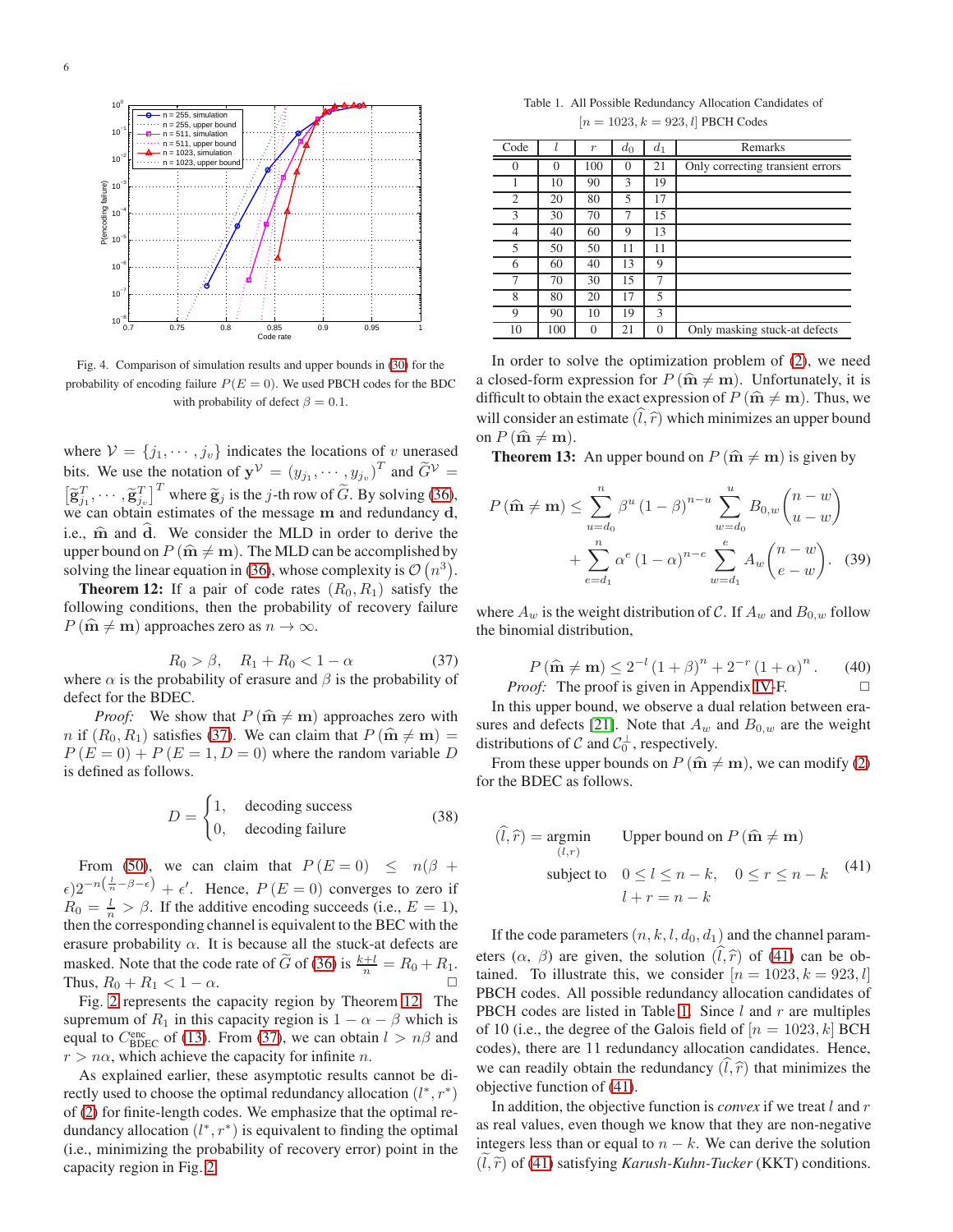Table 2. BDEC with the Same  $C_{BDEC} = 0.96$ 

<span id="page-6-2"></span>

| Channel        | $\alpha$ |       | Remarks    |
|----------------|----------|-------|------------|
|                | 0.040    |       | <b>BEC</b> |
| $\overline{c}$ | 0.035    | 0.005 |            |
| 3              | 0.025    | 0.015 |            |
|                | 0.020    | 0.020 |            |
| 5              | 0.015    | 0.025 |            |
|                | 0.005    | 0.035 |            |
|                |          | 0.040 | <b>BDC</b> |

**Corollary 14:** Treating  $l$  and  $r$  as real values, the solution of [\(41\)](#page-5-3) satisfying KKT conditions is given by

$$
\int (0, n-k), \text{ for } \frac{1+\alpha}{1+\beta} > 2^{1-R} \tag{42}
$$
  

$$
\int (\tilde{I} \times) \text{ for } 2^{-(1-R)} < 1+\alpha < 2^{1-R} \tag{43}
$$

$$
\tilde{f}(\tilde{r}) = \begin{cases} (\tilde{l}, \tilde{r}) \,, & \text{for } 2^{-(1-R)} \le \frac{1+\alpha}{1+\beta} \le 2^{1-R} \ (43) \\ (n-k, 0), & \text{for } \frac{1+\alpha}{1+\beta} < 2^{-(1-R)} \end{cases}
$$

$$
\left( (n-k,0), \text{ for } \frac{1+\alpha}{1+\beta} < 2^{-(1-R)} \right) \tag{44}
$$

where  $(\check{i}, \check{r})$  is given by

 $\hat{u}$ 

$$
\check{l} = \frac{1}{2} \left\{ n \left( 1 - \log_2 \frac{1 + \alpha}{1 + \beta} \right) - k \right\},\tag{45}
$$

$$
\check{r} = \frac{1}{2} \left\{ n \left( 1 + \log_2 \frac{1+\alpha}{1+\beta} \right) - k \right\}.
$$
 (46)

*Proof:* The proof is given in Appendix [IV-](#page-9-2)G. If  $\alpha$  is much larger than  $\beta$  such that  $\frac{1+\alpha}{1+\beta} > 2^{1-R}$  for all possible  $(l, r)$ , then [\(42\)](#page-5-5) shows that we should allot all redundancy for correcting erasures to minimize the upper bound of [\(41\)](#page-5-3). If  $\beta$  is much larger than  $\alpha$  such that  $\frac{1+\alpha}{1+\beta} < 2^{-(1-R)}$  for all possible  $(l, r)$ , then [\(44\)](#page-5-5) shows that we should allot all redundancy for masking stuck-at defects to minimize the upper bound. For other  $\alpha$  and  $\beta$ , we should allot the redundancy  $(l, r)$ such that  $2^{-l} (1 + \beta)^n = 2^{-r} (1 + \alpha)^n$  to minimize the upper bound, which are satisfied by [\(45\)](#page-6-0) and [\(46\)](#page-6-1).

Remark 15: If only the normal cells can be erased, the corresponding channel's erasure probability is  $\tilde{\alpha} = (1 - \beta)\alpha$ . Hence the capacity will be  $1 - \tilde{\alpha} - \beta = (1 - \beta)(1 - \alpha)$  which is the same as [\(8\)](#page-1-3). The equivalent results of Theorem [12,](#page-5-0) Theorem [13,](#page-5-6) and Corollary [14](#page-5-5) can be obtained by replacing  $\alpha$  by  $\tilde{\alpha}$ .

In order to compare the optimal redundancy and the estimated redundancy allocation based on the derived upper bound, we consider several channels in Table [2](#page-6-2) whose capacities are all equal, i.e.,  $C_{\text{BDEC}}^{\text{enc}} = 0.96$ . For these channels, we investigate the performance of  $[n = 1023, k = 923, l]$  PBCH codes in Table [1.](#page-5-4)

Fig. [5](#page-6-3) shows the simulation results for the channels in Table [2.](#page-6-2) The simulation results of channel 1 (BEC) and channel 7 (BDC) are omitted because their optimal redundancy allocations are obvious. The optimal redundancy allocation for channel 1 (BEC) is  $(l^*, r^*) = (0, 100)$ . The more stuck-at defects a channel has, the larger  $l$  is expected to be for the optimal redundancy allocation. Eventually, the optimal redundancy allocation for channel 7 (BDC) will be  $(l^*, r^*) = (100, 0)$ . The optimal  $(l^*, r^*)$  can be obtained from Monte-Carlo simulation results in Fig. [5,](#page-6-3) which are presented in the second column of Table [5.](#page-8-6)

We can readily obtain the redundancy  $(\hat{l}, \hat{r})$  that minimizes the upper bounds in Fig. [5.](#page-6-3) The estimates of redundancy allocation  $(l, \hat{r})$  are shown in the third column of Table [3](#page-6-4) which shows



<span id="page-6-3"></span>Fig. 5. Comparison of simulation results (simul.) and upper bounds (UB) of the probability of recovery failure  $P(\hat{\mathbf{m}} \neq \mathbf{m})$  of BDEC channels in Table [2.](#page-6-2)

<span id="page-6-0"></span>Table 3. Optimal Redundancy Allocations  $(l^*, r^*)$  and Their Estimates  $(\hat{l}, \hat{r})$ and  $(\tilde{l}, \tilde{r})$  of BDEC

<span id="page-6-4"></span>

| Channel        | $(l^*, r^*)$ | $(l,\widehat{r})$ | $(l,\widetilde{r})$ |
|----------------|--------------|-------------------|---------------------|
|                | (0, 100)     | (0, 100)          | (0, 100)            |
| $\mathfrak{D}$ | (30, 70)     | (30, 70)          | (28.3, 71.7)        |
| 3              | (40, 60)     | (40, 60)          | (42.8, 57.2)        |
| $\overline{4}$ | (50, 50)     | (50, 50)          | (50, 50)            |
| 5              | (60, 40)     | (60, 40)          | (57.2, 42.8)        |
| 6              | (70, 30)     | (70, 30)          | (71.7, 28.3)        |
| 7              | (100, 0)     | (100, 0)          | (100, 0)            |

<span id="page-6-1"></span>that  $(\hat{l}, \hat{r})$  by the upper bounds matches very well the redundancy  $(l^*, r^*)$  determined by Monte-Carlo simulations.

Next,  $(l, \tilde{r})$  can be calculated from [\(42\)](#page-5-5)–[\(46\)](#page-6-1) by treating l and r as real values. Resulting  $(\tilde{l}, \tilde{r})$  values are shown in the last col-umn of Table [3.](#page-6-4)  $(\hat{l}, \hat{r})$  is the nearest one from  $(\hat{l}, \hat{r})$  considering the possible redundancy allocation candidates in Table [1.](#page-5-4)

# *C. Redundancy Allocation: BDSC*

A similar approach to redundancy allocation of the BDEC will be used for the BDSC. Instead of minimizing the upper bound on  $P(\hat{\mathbf{m}} \neq \mathbf{m})$ , we will derive an estimate of  $P(\hat{\mathbf{m}} \neq \mathbf{m})$  for the BDSC and the redundancy allocation  $(l, r)$ that minimizes this estimate of  $P(\hat{\mathbf{m}} \neq \mathbf{m})$  will be used.

For the BDC and the BDEC, the number of unmasked defects after encoding failure (i.e.,  $c \circ s \neq c$ ) does not affect  $P(\hat{\mathbf{m}} \neq \mathbf{m})$ . On the other hand, the number of unmasked defects is important for  $P(\hat{\mathbf{m}} \neq \mathbf{m})$  of the BDSC. The reason is that the stuck-at errors due to unmasked defects can be treated as random errors and corrected during the decoding stage. Hence, we propose a two-step encoding method (described in Algorithm [1\)](#page-7-0), which reduces the performance gap between [\(19\)](#page-2-2) and [\(20\)](#page-2-3).

The two-step encoding tries to reduce the number of unmasked defects by using the second step (i.e., Step 2) even though  $c \circ s \neq c$ . When the encoder fails to solve [\(20\)](#page-2-3), the encoder randomly chooses  $d_0 - 1$  defect locations among  $U$  and define  $\mathcal{U}' = \{i_1, \ldots, i_{d_0-1}\}.$  Afterwards, the encoder solves  $G_0^{U'}$  d =  $\mathbf{b}^{U'}$  where a solution d always exists by the definition of  $d_0$  in [\(18\)](#page-2-4). If d is obtained in Step 2, then the number of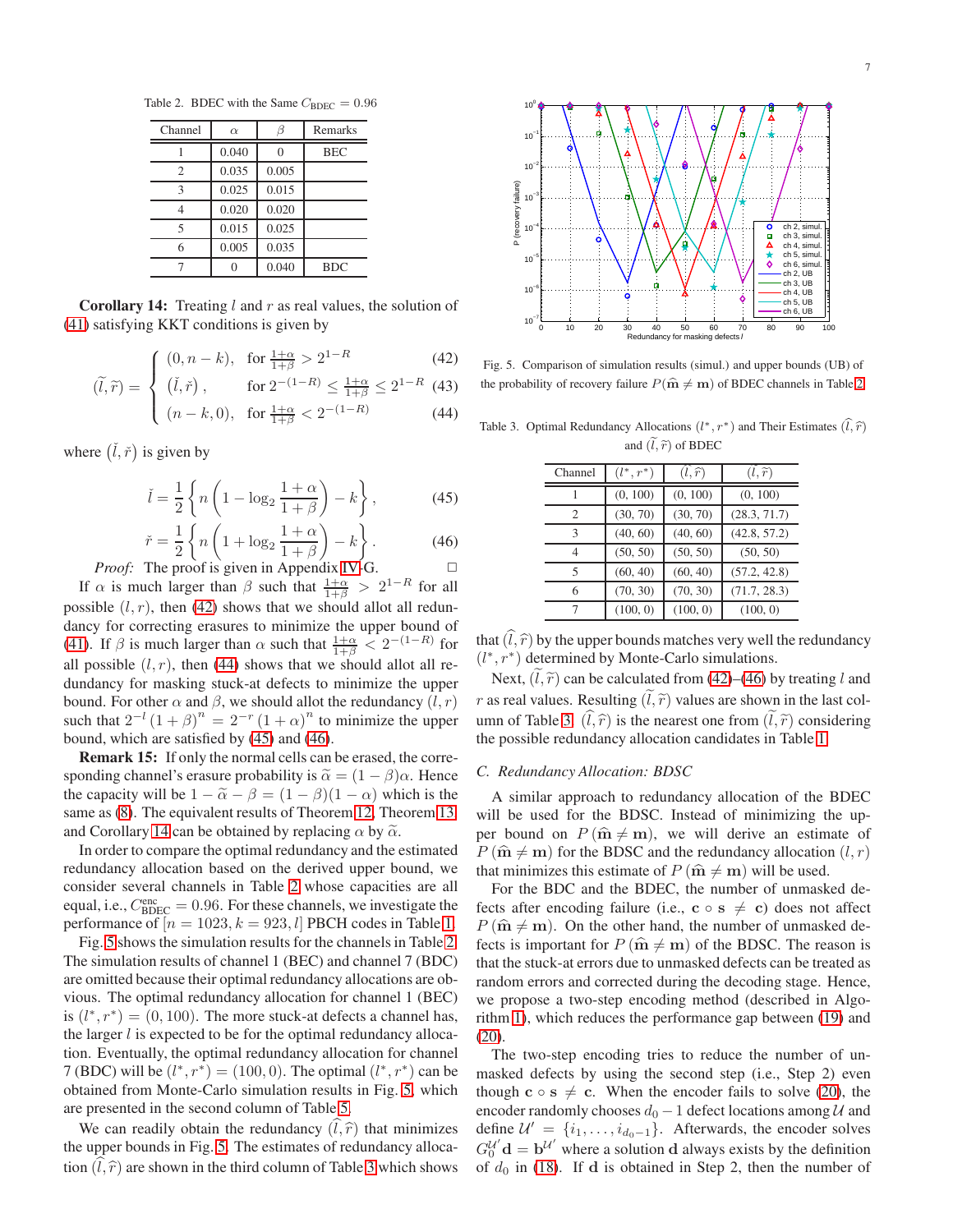# <span id="page-7-0"></span>Algorithm 1 Two-step Encoding

**Step 1:** Try to solve [\(20\)](#page-2-3), i.e.,  $G_0^{\mathcal{U}} \mathbf{d} = \mathbf{b}^{\mathcal{U}}$ . if  $u < d_0$  then go to End.  $\rightarrow$  A solution d always exists. else  $\rhd$  A solution d exists so long as [\(21\)](#page-3-1) holds. if d exists then go to End. else go to Step 2. end if end if Step 2: • Choose  $d_0 - 1$  locations among  $\mathcal U$  and define  $\mathcal U' =$  $\{i_1, \ldots, i_{d_0-1}\}.$ • Solve the following linear equation:  $G_0^{U'}$ **d** =  $\mathbf{b}^{U'}$ ⊲ A solution d always exists. End

unmasked defects is  $u - (d_0 - 1)$  instead of u. For the BDC and the BDEC, Step 2 cannot improve  $P(\hat{\mathbf{m}} \neq \mathbf{m})$  since unmasked stuck-at defects cannot be corrected during the decoding stage. However, Step 2 is helpful for the BDSC since the stuck-at errors can be regarded as random errors and corrected at the decoder.

The two-step encoding's complexity is  $\mathcal{O}(u^3)$  because both Step 1 and Step 2 are related to solving the linear equations. Also, the bounded distance decoding for estimating  $\hat{z}$  can be implemented by polynomial decoding algorithms. For PBCH codes, standard algorithms such as Berlekamp-Massey algorithm can be used for decoding. The flow of PLBC's decoding for the BDSC was explained in Section [II-B.](#page-2-6)

<span id="page-7-3"></span>We will derive the upper bound on  $P(\hat{\mathbf{m}} \neq \mathbf{m})$  where the two-step encoding and the bounded distance decoding are used.

**Theorem 16:** The upper bound on  $P(\hat{\mathbf{m}} \neq \mathbf{m})$  is given by

$$
P(\hat{\mathbf{m}} \neq \mathbf{m})
$$
  
\n
$$
\leq \left[ \sum_{u=d_0}^n \left\{ \binom{n}{u} \beta^u (1-\beta)^{n-u} \min \left\{ \frac{\sum_{w=d_0}^u B_{0,w} \binom{n-w}{u-w}}{\binom{n}{u}}, 1 \right\} \right\}
$$
  
\n
$$
\cdot \sum_{t=t_1+d_0-u}^n \binom{n}{t} p^t (1-p)^{n-t} \right\} + \sum_{t=t_1+1}^n \binom{n}{t} p^t (1-p)^{n-t}
$$
  
\n(47)

where  $t_1 = \left\lfloor \frac{d_1 - 1}{2} \right\rfloor$  is the error correcting capability of C.

*Proof:* The proof is given in Appendix [IV-](#page-10-6)H. □

<span id="page-7-4"></span>During the derivation of the upper bound of [\(47\)](#page-7-1), we regard all the unmasked stuck-at defects as random errors. However, on average, only half of the unmasked defects result in error if  $P(S = 0) = P(S = 1) = \frac{\beta}{2}$ . Thus, we can derive the following estimate of  $P(\hat{\mathbf{m}} \neq \mathbf{m})$ .

**Corollary 17:** The estimate of  $P(\hat{\mathbf{m}} \neq \mathbf{m})$  is given by

$$
P(\hat{\mathbf{m}} \neq \mathbf{m})
$$
  
\n
$$
\simeq \left[ \sum_{u=d_0}^n \left\{ {n \choose u} \beta^u (1-\beta)^{n-u} \min \left\{ \frac{\sum_{w=d_0}^u B_{0,w} {n-w \choose u-w}}{n \choose u}, 1 \right\} \right\}
$$
  
\n
$$
\cdot \sum_{t=t_1 - \left\lceil \frac{u-d_0+1}{2} \right\rceil+1}^n {n \choose t} p^t (1-p)^{n-t} \right\}
$$
  
\n
$$
+ \sum_{t=t_1+1}^n {n \choose t} p^t (1-p)^{n-t}
$$
(48)

where  $\lceil x \rceil$  is the smallest integer not less than x.

<span id="page-7-2"></span>*Proof:* The proof is given in Appendix [IV.](#page-10-6) □

In order to compare the optimal redundancy  $(l^*, r^*)$  and the estimated redundancy allocation, we consider the several channels shown in Table [4.](#page-8-7) Channel 1 and Channel 7 are equivalent to the BSC and the BDC, respectively. For the other channels from Channel 2 to Channel 6, their lower bounds of the capacity  $C_{\text{BDSC}}^{\text{lower}}$  of [\(15\)](#page-2-0) and the upper bounds  $C_{\text{BDSC}}^{\text{upper}}$  are almost the same. Thus, we can estimate  $C_{\text{BDSC}}^{\text{enc}}$  from bounds although the closed-form of  $C_{\text{BDSC}}^{\text{enc}}$  is not known.

It is worth mentioning that all the channel parameters are chosen to have almost the same  $\tilde{p} \simeq 4 \times 10^{-3}$ , which was given by [\(11\)](#page-2-8). Hence, all the channels show similar  $P(\hat{\mathbf{m}} \neq \mathbf{m})$ for  $(l, r) = (0, 100)$  which represents the case when the defect information is not used. On the other hand, each channel has different  $C_{\text{BDSC}}^{\text{enc}}$ . The larger  $\beta$ , the more defect information we can obtain, which results in the larger  $C_{\text{BDSC}}^{\text{enc}}$ . We apply  $[n = 1023, k = 923, l]$  PBCH codes in Table [1.](#page-5-4)

Fig. [6](#page-8-8) compares the simulation results and the estimates of  $P(\hat{\mathbf{m}} \neq \mathbf{m})$  for the channels in Table [4,](#page-8-7) which shows that the estimates of  $P(\hat{\mathbf{m}} \neq \mathbf{m})$  given by [\(48\)](#page-7-2) match well with simulation results. Hence, we can choose the redundancy allocation minimizing the estimates instead of the simulation results in spite of the binomial approximation of [\(29\)](#page-4-2). The redundancy allocation that minimizes the estimate of  $P(\hat{\mathbf{m}} \neq \mathbf{m})$  is the estimate of the optimal redundancy allocation, i.e.,  $(\hat{l}, \hat{r})$ . The simulation results of  $P(\hat{\mathbf{m}} \neq \mathbf{m}) < 10^{-8}$  are incomplete because of their impractical computations.

Table [5](#page-8-6) shows that the estimate of the optimal redundancy allocation  $(\hat{l}, \hat{r})$  is the same as the optimal redundancy allocation  $(l^*, r^*)$  for the channels in Table [4.](#page-8-7) Thus, we can accurately estimate the optimal redundancy allocation without simulations. The estimate of optimal redundancy allocation requires much less computations than Monte-Carlo simulations.

<span id="page-7-1"></span>Fig. [6](#page-8-8) also shows that the optimal redundancy allocation significantly improves  $P(\hat{\mathbf{m}} \neq \mathbf{m})$ . For example,  $P(\hat{\mathbf{m}} \neq \mathbf{m})$  of channel 6 is  $1.00 \times 10^{-7}$  with the optimal redundancy allocation  $(l^*, r^*) = (30, 70)$  whereas  $P(\hat{\mathbf{m}} \neq \mathbf{m})$  is  $2.80 \times 10^{-3}$ with  $(l, r) = (0, 100)$ . Thus, it is important to find and use the optimal redundancy allocation for better  $P(\hat{\mathbf{m}} \neq \mathbf{m})$ .

In addition, it is worth mentioning that  $P(\hat{\mathbf{m}} \neq \mathbf{m})$  for  $(l^*, r^*)$  improves as  $\beta$  increases in Fig. [6.](#page-8-8)  $P(\hat{\mathbf{m}} \neq \mathbf{m})$  of all the channels are almost the same for the redundancy allocation of  $(l = 0, r = n - k)$  because all the channel parameters are chosen to have the same  $\tilde{C}_{\text{BDSC}}^{\text{min}}$ . As  $\beta$  increases,  $P(\hat{\mathbf{m}} \neq \mathbf{m})$  for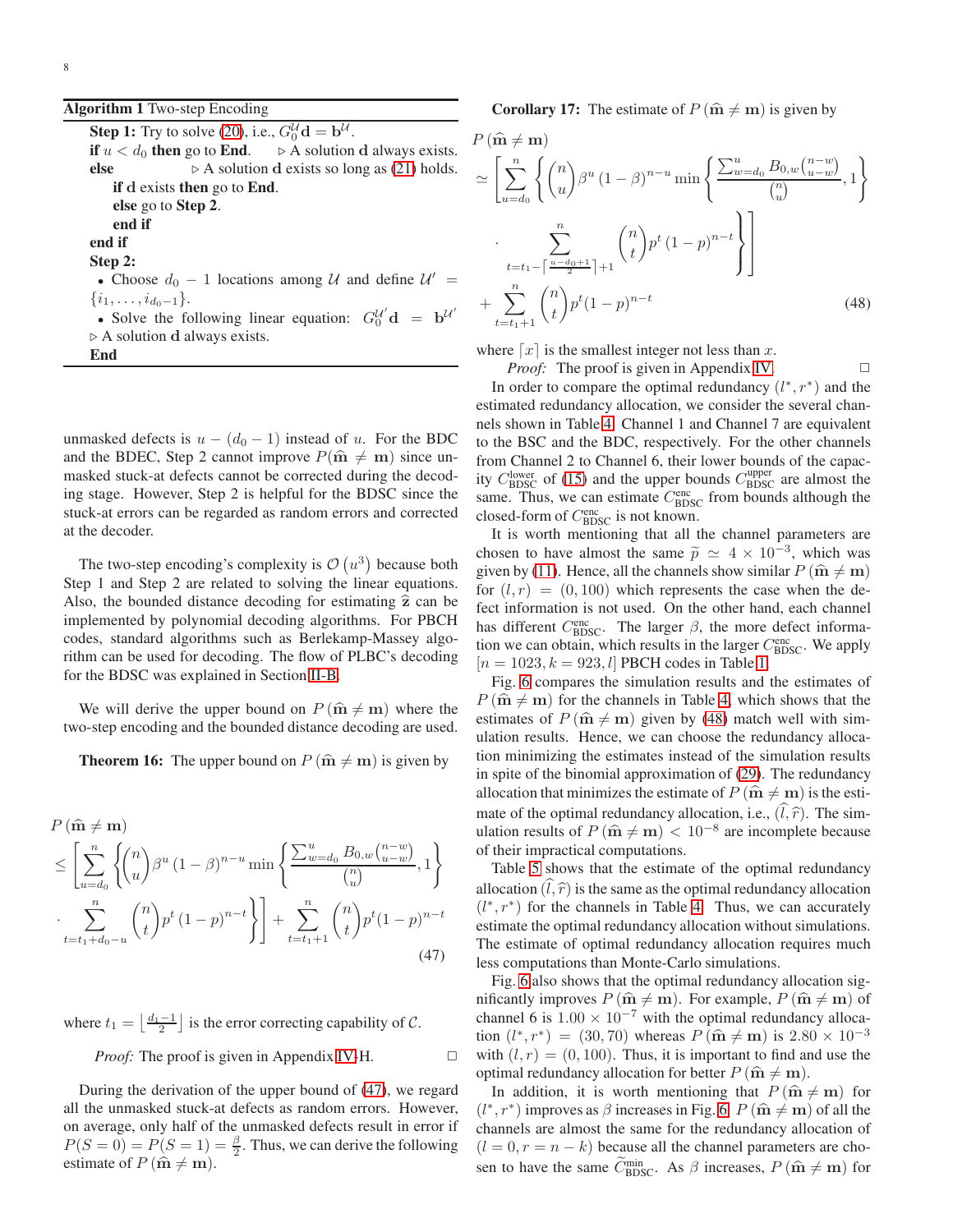<span id="page-8-7"></span>Table 4. Several Channel Parameters of the BDSC

| Channel        | $\mathcal{p}$        |                      | $C_{\rm {B D S C}}^{\rm {lower}}$ | $C_{\rm BDSC}^{\rm upper}$ |
|----------------|----------------------|----------------------|-----------------------------------|----------------------------|
|                | $4.0 \times 10^{-3}$ |                      | 0.9624                            |                            |
| $\overline{c}$ | $3.0 \times 10^{-3}$ | $2.0 \times 10^{-3}$ | 0.9685                            | 0.9686                     |
| 3              | $2.5 \times 10^{-3}$ | $3.0 \times 10^{-3}$ | 0.9718                            | 0.9719                     |
|                | $2.0 \times 10^{-3}$ | $4.0\times10^{-3}$   | 0.9752                            | 0.9753                     |
| 5              | $1.0 \times 10^{-3}$ | $6.0 \times 10^{-3}$ | 0.9826                            | 0.9827                     |
| 6              | $5.0 \times 10^{-4}$ | $7.0 \times 10^{-3}$ | 0.9868                            | 0.9868                     |
|                |                      | $8.0 \times 10^{-3}$ | 0.9920                            |                            |



<span id="page-8-8"></span>Fig. 6. Comparison of simulation results and estimates of the probability of recovery failure  $P(\hat{\mathbf{m}} \neq \mathbf{m})$ .

<span id="page-8-6"></span>Table 5. Optimal Redundancy Allocations  $(l^*, r^*)$  and Their Estimates  $(\hat{l}, \hat{r})$ of BDSC by [\(48\)](#page-7-2)

| Channel        | $(l^*, r^*)$ | $(l,\widehat{r})$ |
|----------------|--------------|-------------------|
|                | (0, 100)     | (0, 100)          |
| $\mathfrak{D}$ | (10, 90)     | (10, 90)          |
| 3              | (10, 90)     | (10, 90)          |
| 4              | (20, 80)     | (20, 80)          |
| 5              | (30, 70)     | (30, 70)          |
| 6              | (30, 70)     | (30, 70)          |
| 7              | (100, 0)     | (100, 0)          |

<span id="page-8-0"></span>( $l^*$ ,  $r^*$ ) improves because the PLBC can exploit more defect information as indicated by the lower and upper bounds on  $C_{\rm BDSC}^{\rm enc}$ in Table [4.](#page-8-7)

# IV. CONCLUSION

The redundancy allocation of finite-length codes for memory with permanent stuck-at defects and transient errors was investigated. We derived the upper bound on the probability of recovery failure for the BDEC and the estimate of the probability of recovery failure for the BDSC. Based on these analytical results, we estimated the optimal redundancy allocation effectively. The estimated redundancy allocation matches the optimal redundancy allocation well while requiring much less computation than Monte-Carlo simulations.

#### APPENDICES

# <span id="page-8-1"></span>A. Proof of Proposition [2](#page-2-9)

By Gelfand-Pinsker theorem [\[22\]](#page-11-9),

$$
C_{\text{BDEC}}^{\text{enc}} = \max_{P(U|S), X(U,S)} (I(U;Y) - I(U;S))
$$
 (49)

where  $|\mathcal{U}| \le \min\{|\mathcal{X}| \cdot |\mathcal{S}|, |\mathcal{Y}| + |\mathcal{S}| - 1\}$ . It is clear that  $I(U;Y) - I(U;S) = H(U | S) - H(U | Y)$ . For  $S = \lambda$ , set  $U \sim \text{Bern}(1/2)$  and  $X = U$ , i.e., U is a Bernoulli random variable with parameter  $\frac{1}{2}$ . If  $S \neq \lambda$ , we set  $U = X = S$ . Then,  $H(U \mid S) = H(X \mid S) = 1 - \beta$ . In addition,  $H(U \mid Y) = H(X) - I(X;Y) = \alpha$  where  $H(X) = 1$  follows from  $P(X = 0) = P(X = 1)$  for both stuck-at defects and normal cells. We should minimize  $H(U \mid Y)$  to obtain  $C_{\text{BDEC}}^{\text{enc}}$ , which can be achieved by setting  $I(X;Y) = 1 - \alpha$  (i.e., the capacity of the BEC). Hence,  $C_{\text{BDEC}}^{\text{enc}} = 1 - \alpha - \beta$ .

# <span id="page-8-2"></span>B. Proof of Proposition [3](#page-2-10)

The upper bound of [\(14\)](#page-2-11) is easy to see because of [\(9\)](#page-1-6) where we assume that the stuck-at defects do not suffer from random errors. Unlike the BDEC, the unmasked defects in the BDSC can be corrected by the decoder. Hence, we can allow the encoder to mask a fraction of stuck-at defects. Suppose that  $\eta$ denotes the fraction of unmasked stuck-at defects during encoding. We need to find the optimal  $\eta^*$ , which makes it compli-cated to derive the capacity in [\[18\]](#page-11-5). By setting  $\eta = 0$  instead of using the optimal  $\eta^*$ , the lower bound of [\(15\)](#page-2-0) can be derived, which is similar to the proof of Proposition [2.](#page-2-9) For  $S = \lambda$ , set  $U \sim \text{Bern}(1/2)$  and  $X = U$ . For  $S \neq \lambda$ , we set  $U = X = S$ which means that  $\eta = 0$ . Then,  $H(U | S) = 1 - \beta$ . In addition,  $H(U | Y) = H(X | Y) = h(p)$ . Hence,  $C_{\text{BDSC}}^{\text{lower}} = 1 - \beta - h(p)$ .

#### <span id="page-8-3"></span>C. Proof of Proposition [5](#page-3-6)

Suppose that each element of  $G_0$  is selected at random with equal probability from  $\{0, 1\}$ . Then,

$$
P(E = 0) = P(E = 0, n(\beta - \epsilon) \le |\mathcal{U}| \le n(\beta + \epsilon)) + \epsilon'
$$
  

$$
\le \sum_{u=n(\beta-\epsilon)}^{n(\beta+\epsilon)} P\left(\text{rank}\left(G_0^{\mathcal{U}}\right) < u \mid |\mathcal{U}| = u\right) + \epsilon'
$$
  

$$
\le (2n\epsilon + 1)2^{n\left(\frac{k}{n} - (1-\beta) + \epsilon\right)} + \epsilon'
$$
(50)

where we assume that  $n(\beta \pm \epsilon)$  are integers without loss of generality. If  $R = \frac{k}{n} < C_{BDC} - \epsilon$ ,  $P(E = 0)$  converges to zero as  $n \to \infty$ .

## <span id="page-8-9"></span><span id="page-8-5"></span><span id="page-8-4"></span>D. Proof of Lemma [6](#page-3-3)

First, we will show that

$$
P(E = 0 | U = u)
$$
  
=  $\sum_{j=1}^{u} \left(1 - \frac{1}{2^{j}}\right) P\left(\text{rank}\left(G_{0}^{U}\right) = u - j | U = u\right).$  (51)

If rank  $(G_0^{\mathcal{U}}) = u$ , [\(20\)](#page-2-3) has at least one solution since [\(21\)](#page-3-1) holds, i.e.,  $P(E = 0 | U = u) = 0$ . If rank  $(G_0^U) = u - j$ for  $1 \leq j \leq u$ , the last j rows of the row reduced echelon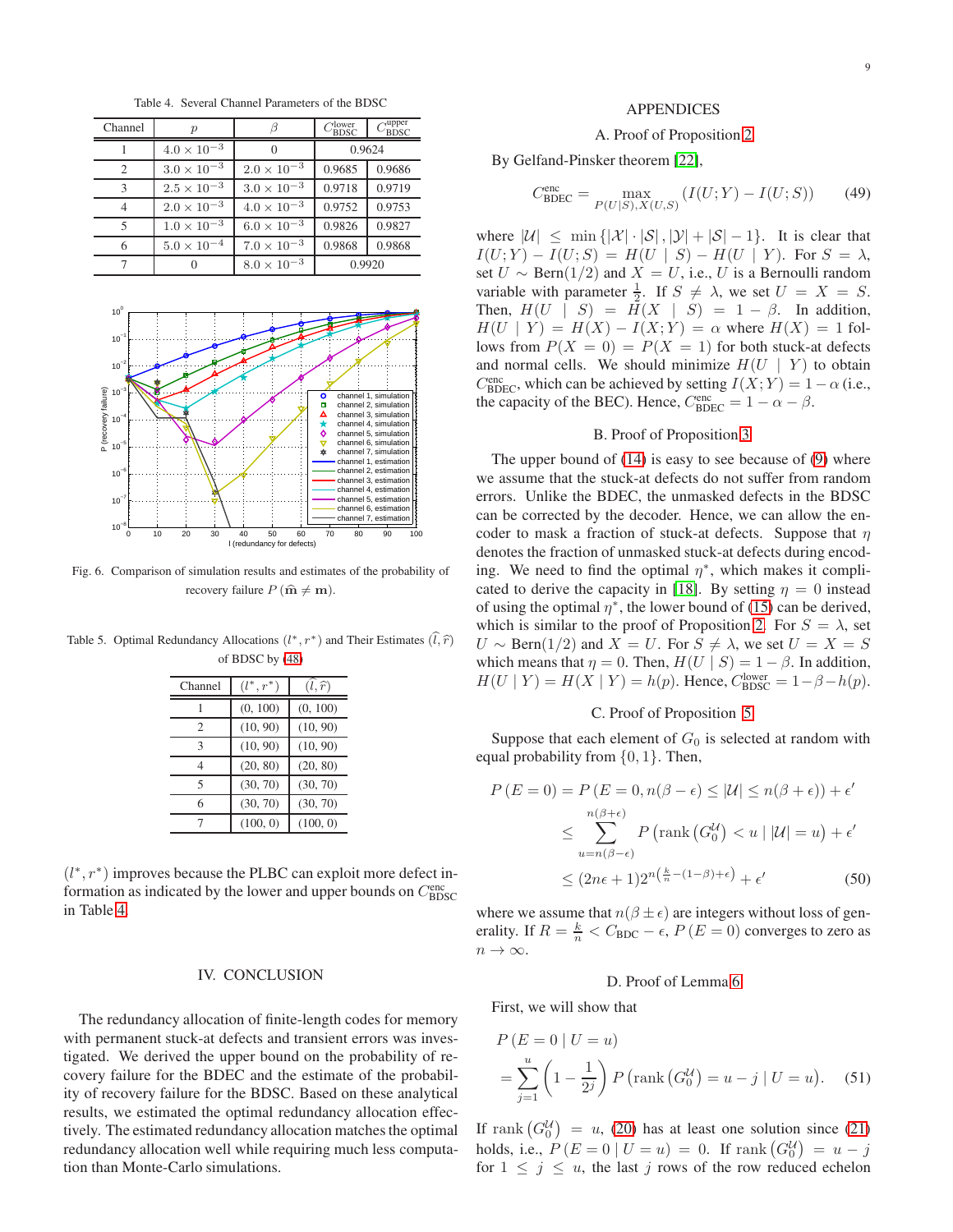form of  $G_0^{\mathcal{U}}$  are zero vectors. In order to satisfy [\(21\)](#page-3-1), the last j elements of the column vector  $\mathbf{b}^{\mathcal{U}}$  should also be zeros. The probability that the last j elements of  $\mathbf{b}^{\mathcal{U}}$  are zeros is  $\frac{1}{2^{j}}$  since  $P(S = 0 | S \neq \lambda) = P(S = 1 | S \neq \lambda) = \frac{1}{2}$ . Thus,  $P(E = 0 | U = u)$  is given by [\(51\)](#page-8-9). Also,

$$
\frac{P\left(\text{rank}\left(G_0^{\mathcal{U}}\right) < u \mid U = u\right)}{2} \le P\left(E = 0 \mid U = u\right)
$$
\n
$$
\le P\left(\text{rank}\left(G_0^{\mathcal{U}}\right) < u \mid U = u\right). \tag{52}
$$

Suppose that there exists a nonzero codeword  $c^{\perp} \in C_0^{\perp}$  of Hamming weight  $w$ . Note that  $G_0$  is the parity check matrix of  $C_0^{\perp}$ . Let  $\Psi_w(\mathbf{c}^{\perp}) = \{i \mid c_i^{\perp} \neq 0\}$  denote the locations of nonzero elements of  $\mathbf{c}^{\perp}$  and  $\mathcal{U} = \{i_1, \ldots, i_u\}$  denote the locations of  $u$  defects.

If  $\Psi_w(\mathbf{c}^{\perp}) \subseteq \mathcal{U}$ , rank  $(G_0^{\mathcal{U}}) < u$ . Note that  $G_0^{\Psi_w(\mathbf{c}^{\perp})}$  is a submatrix of  $G_0^U$  and the rows of  $G_0^{\Psi_w(e^{\perp})}$  are linearly dependent since  $G_0^T \mathbf{c}^{\perp} = \mathbf{0}$ .

For any  $c^{\perp}$  such that  $\Psi_w(c^{\perp}) \subseteq \mathcal{U}$ , the number of possible U is  $\binom{n-w}{u-w}$ . Due to double counting, the number of U which results in rank  $\left(G_0^{\mathcal{U}}\right) < u$  will be less than or equal to  $\sum_{w=d_0}^{u} B_{0,w} {n-w \choose u-w}$ . Since the number of all possible U such that  $U = u$  is  $\binom{n}{u}$ ,

<span id="page-9-4"></span>
$$
P\left(\text{rank}\left(G_0^{\mathcal{U}}\right) < u \mid U = u\right) \le \frac{\sum_{w=d_0}^{u} B_{0,w} \binom{n-w}{u-w}}{\binom{n}{u}}.\tag{53}
$$

From [\(52\)](#page-9-3) and [\(53\)](#page-9-4), the upper bound on  $P(E = 0 | U = u)$ is given by [\(23\)](#page-3-7). Note that we set  $P(E = 0 | U = u) = 1$  if  $\sum_{w=d_0}^{u} B_{0,w} \binom{n-w}{u-w}$  $\frac{L_{0,w(u-w)}}{\binom{n}{u}} \geq 1.$ 

## <span id="page-9-0"></span>E. Proof of Lemma [7](#page-3-4)

The proof has two parts. First, we will show that

<span id="page-9-8"></span>
$$
P\left(\text{rank}\left(G_0^{\mathcal{U}}\right) < u \mid U = u\right) = \frac{\sum_{w=d_0}^{u} B_{0,w} \binom{n-w}{u-w}}{\binom{n}{u}} \tag{54}
$$

for  $u \leq d_0 + t_0$  where  $t_0 = \left\lfloor \frac{d_0 - 1}{2} \right\rfloor$ , which means that there is no double counting in [\(53\)](#page-9-4). Second, we will prove that

$$
P\left(\text{rank}\left(G_0^{\mathcal{U}}\right) < u \mid U = u\right)
$$
\n
$$
= P\left(\text{rank}\left(G_0^{\mathcal{U}}\right) = u - 1 \mid U = u\right) \tag{55}
$$

for  $u \leq d_0 + t_0$ , i.e.,  $P\left(\text{rank}\left(G_0^{\mathcal{U}}\right) \leq u - 2 \mid U = u\right) = 0$ . Then,  $P(E = 0 | U = u)$  is given by

$$
P(E = 0 | U = u) = \frac{P(\text{rank}(G_0^U) = u - 1 | U = u)}{2}
$$
(56)  

$$
= \frac{1}{2} \cdot \frac{\sum_{w=d_0}^{u} B_{0,w} \binom{n-w}{u-w}}{\binom{n}{u}}
$$
(57)

where  $(56)$  follows from  $(51)$  and  $(55)$ . Also,  $(57)$  follows from [\(54\)](#page-9-8).

1) Proof of [\(54\)](#page-9-8)

Suppose that there are two nonzero codewords  $\mathbf{c}_1^{\perp}, \mathbf{c}_2^{\perp} \in C_0^{\perp}$ such that  $\|\mathbf{c}_1^{\perp}\| = w_1$  and  $\|\mathbf{c}_2^{\perp}\| = w_2$ . Without loss of generality, assume that  $d_0 \leq w_1 \leq w_2$ . The locations of nonzero elements in  $\mathbf{c}_1^{\perp}$  and  $\mathbf{c}_2^{\perp}$  are given by  $\Psi_{w_1}(\mathbf{c}_1^{\perp}) = \{i_{1,1}, \ldots, i_{1,w_1}\}\$ and  $\Psi_{w_2}\left(\mathbf{c}_2^{\perp}\right) = \{i_{2,1}, \ldots, i_{2,w_2}\}.$ 

<span id="page-9-3"></span>Let  $\Psi_{\alpha} = \{i_1, \ldots, i_{\alpha}\}\$ denote  $\Psi_{\alpha} = \Psi_{w_1}(\mathbf{c}_1^{\perp}) \cap \Psi_{w_2}(\mathbf{c}_2^{\perp}).$ Then,  $\Psi_{w_1}(\mathbf{c}_1^{\perp}) = \Psi_{\alpha} \cup \{i'_{1,1}, \ldots, i'_{1,\beta_1}\}$  and  $\Psi_{w_2}(\mathbf{c}_2^{\perp}) =$  $\Psi_{\alpha} \cup \{i'_{2,1}, \ldots, i'_{2,\beta_2}\}$  where  $i'_{1,j_1}$  for  $j_1 \in \{1, \ldots, \beta_1\}$  and  $i'_{2,j_2}$  for  $j_2 \in \{1, \ldots, \beta_2\}$  are the reindexed locations of nonzero elements of  $\mathbf{c}_1^{\perp}$  and  $\mathbf{c}_2^{\perp}$  that are mutually disjoint with  $\Psi_{\alpha}$ . Note that  $\left\{ i'_{1,1}, \ldots, i'_{1,\beta_1} \right\} \cap \left\{ i'_{2,1}, \ldots, i'_{2,\beta_2} \right\} = \emptyset, \beta_1 = w_1 - \alpha$  and  $\beta_2 = w_2 - \alpha.$ 

Due to the property of linear codes,  $\mathbf{c}_3^{\perp} = \mathbf{c}_1^{\perp} + \mathbf{c}_2^{\perp}$  is also a codeword of  $C_0^{\perp}$ , i.e.,  $\mathbf{c}_3^{\perp} \in C_0^{\perp}$  and  $\|\mathbf{c}_3^{\perp}\| = \beta_1 + \beta_2$ . Also, the following conditions hold because of the definition of  $d_0$ .

$$
\alpha + \beta_1 \ge d_0, \quad \alpha + \beta_2 \ge d_0, \quad \beta_1 + \beta_2 \ge d_0
$$

Thus, we can claim that  $2(\alpha + \beta_1 + \beta_2) \geq 3d_0$ , which results in  $\alpha + \beta_1 + \beta_2 \ge d_0 + \left\lfloor \frac{d_0 + 1}{2} \right\rfloor = d_0 + t_0 + 1$  since  $\alpha + \beta_1 + \beta_2$ has to be an integer.

For double counting to occur in [\(53\)](#page-9-4), there should exist at least two codewords  $\mathbf{c}_1^{\perp}$  and  $\mathbf{c}_2^{\perp}$  such that  $\Psi_{w_1}(\mathbf{c}_1^{\perp}) \cup$  $\Psi_{w_2}(\mathbf{c}_2^{\perp}) \subseteq \mathcal{U}$ . It means that double counting occurs only if  $u \ge \alpha + \beta_1 + \beta_2 \ge d_0 + t_0 + 1$ . Thus, there is no double counting for  $u \leq d_0 + t_0$ . For  $u \leq d_0 + t_0$ , there exists at most one codeword  $\mathbf{c}^{\perp}$  such that  $\Psi_w(\mathbf{c}^{\perp}) \subseteq \mathcal{U}$ .

2) Proof of [\(55\)](#page-9-6)

It is clear that rank  $\left(G_0^{\mathcal{U}}\right) = u - 1$  if and only if there exists only one nonzero codeword  $\mathbf{c}^{\perp}$  such that  $\Psi_w\left(\mathbf{c}^{\perp}\right) \subseteq \mathcal{U}$ . Note that  $\operatorname{rank} \left( G_0^{\mathcal{U}} \right) < u-1$  if and only if  $\mathcal{U}$  includes the locations of nonzero elements of at least two nonzero codewords. We have already shown that there exists at most one nonzero codeword  $\mathbf{c}^{\perp}$  such that  $\Psi_w(\mathbf{c}^{\perp}) \subseteq \mathcal{U}$  for  $u \leq d_0 + t_0$ .

#### <span id="page-9-1"></span>F. Proof of Theorem [13](#page-5-6)

From  $P(\hat{\mathbf{m}} \neq \mathbf{m}) = P(E = 0) + P(E = 1, D = 0)$ , we derive the upper bounds on  $P(E = 0)$  and  $P(E = 1, D = 0)$ respectively. The upper bounds on  $P(E = 0)$  was shown in Corollary [9](#page-4-8) and [10.](#page-4-9) If the additive encoding succeeds (i.e.,  $E =$ 1), then the corresponding channel is equivalent to the BEC with the erasure probability  $\alpha$ . The upper bound is given by

<span id="page-9-6"></span>
$$
P(E = 1, D = 0) \le \sum_{e=d_1}^{n} \alpha^e (1 - \alpha)^{n-e} \sum_{w=d_1}^{e} A_w {n-w \choose e-w}
$$
  
=  $2^{-r} (1 + \alpha)^n$  (58)

<span id="page-9-7"></span><span id="page-9-5"></span>which follows from  $P(D=0 \mid |\mathcal{E}| = e) \leq \frac{\sum_{w=d_1}^{e} A_w {n-w \choose e-w}}{n}$  $\frac{f(w(e-w))}{\binom{n}{e}}$ . If  $A_w = 2^{-r} {n \choose w}$ , [\(58\)](#page-9-9) can be derived by a similar way as for Corollary [10.](#page-4-9)

#### <span id="page-9-9"></span><span id="page-9-2"></span>G. Proof of Corollary [14](#page-5-5)

Suppose that  $l$  and  $r$  are real values. Since the objective function is convex and other constraints are linear, the optimization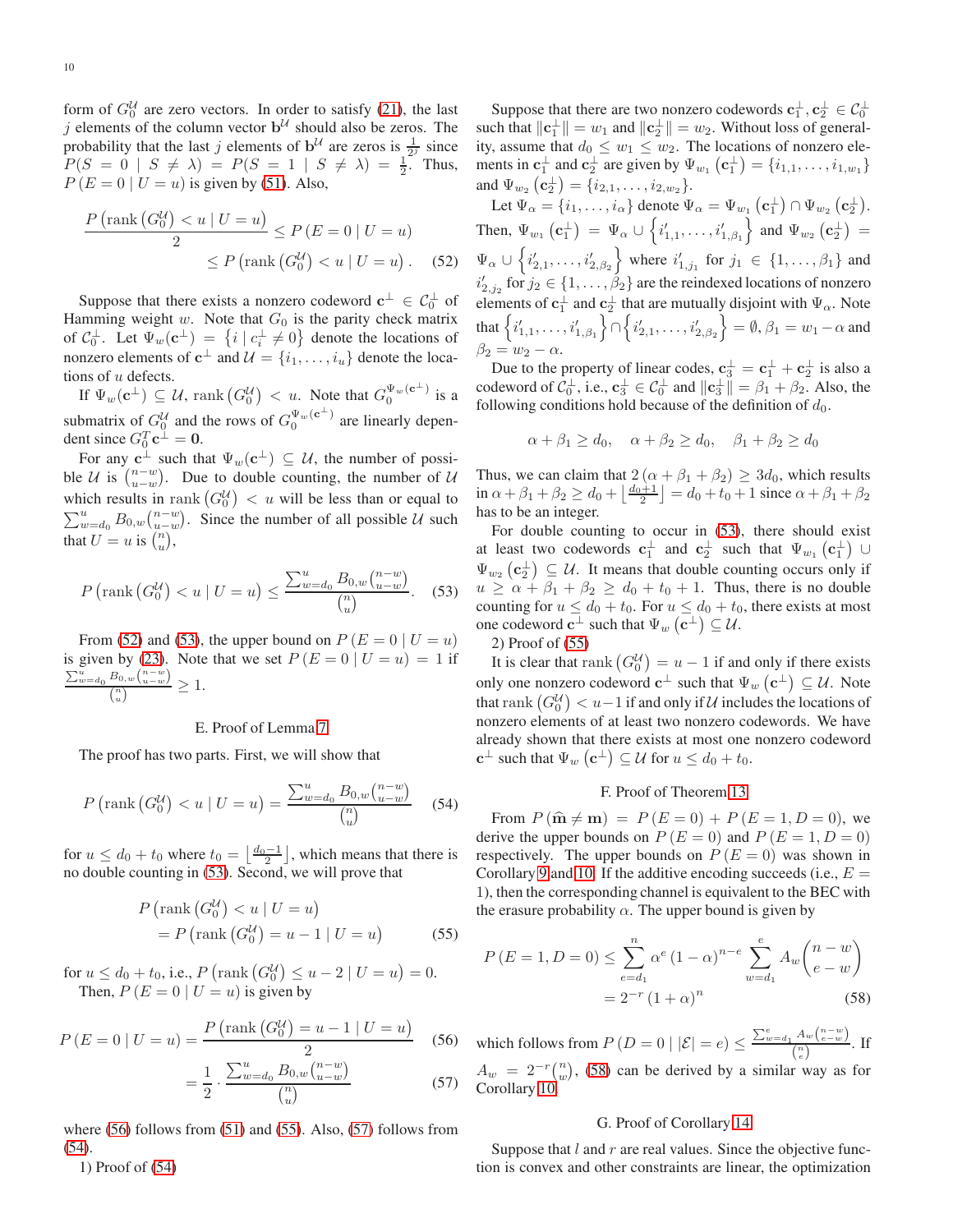problem of  $(41)$  is convex. The Lagrangian L is given by

$$
L(l, r, \lambda_1, \lambda_2, \lambda_3, \lambda_4, \nu) = 2^{-l} (1 + \beta)^n + 2^{-r} (1 + \alpha)^n
$$
  
+  $\lambda_1(-l) + \lambda_2(-r) + \lambda_3 \{l - (n - k)\} + \lambda_4 \{r - (n - k)\}\$   
+  $\nu \{l + r - (n - k)\}$  (59)

where  $\lambda_i$  for  $i = 1, 2, 3, 4$  are the Lagrange multipliers associated with the inequality constraints and  $\nu$  is the Lagrange multiplier with the equality constraint.

The KKT conditions can be derived as follows.

$$
\nabla L = 0 \tag{60}
$$

$$
-l \le 0, \quad -r \le 0 \tag{61}
$$

$$
l - (n - k) \le 0, \quad r - (n - k) \le 0 \tag{62}
$$

$$
l + r - (n - k) = 0 \tag{63}
$$

$$
\lambda_i \ge 0, \quad i = 1, \dots, 4 \tag{64}
$$

$$
\lambda_1 l = 0, \quad \lambda_2 r = 0 \tag{65}
$$

$$
\lambda_3 \{l - (n - k)\} = 0, \quad \lambda_4 \{r - (n - k)\} = 0 \tag{66}
$$

If  $\alpha$  is much greater than  $\beta$  such that  $\frac{1+\alpha}{1+\beta} > 2^{1-R}$ , then we can claim that  $2^{-l} (1+\beta)^n < 2^{-r} (1+\alpha)^n$  for any  $(l,r)$ where  $l + r = n - k$ . By [\(60\)](#page-10-7), it is true that

$$
2^{-r} (1+\alpha)^n - 2^{-l} (1+\beta)^n = \lambda'_1 - \lambda'_2 - \lambda'_3 + \lambda'_4 > 0 \tag{67}
$$

where  $\lambda'_i = \frac{\lambda_i}{\ln 2}$ . Thus,  $\lambda_1 + \lambda_4 > \lambda_2 + \lambda_3 \geq 0$ . It is clear that  $(l, r) = (0, n - k)$  satisfies the KKT conditions since  $\lambda_2 =$  $\lambda_3 = 0$  due to complement slackness. If  $\beta$  is much greater than  $\alpha$  such that  $\frac{1+\alpha}{1+\beta} < 2^{-(1-R)}$ , then it can be shown that  $(l, r) = (n - k, 0)$  satisfies the KKT conditions similarly.

Otherwise, suppose that  $0 < l < n - k$  and  $0 < r < n - k$ . Due to complementary slackness,  $\lambda_1 = \lambda_2 = \lambda_3 = \lambda_4 = 0$ . Thus, [\(60\)](#page-10-7) will be as follows.

$$
-\ln 2 \cdot 2^{-l} (1+\beta)^n + \nu = 0 \tag{68}
$$

$$
-\ln 2 \cdot 2^{-r} (1+\alpha)^n + \nu = 0 \tag{69}
$$

By [\(68\)](#page-10-8) and [\(69\)](#page-10-9),

<span id="page-10-11"></span>
$$
2^{-l} (1 + \beta)^n = 2^{-r} (1 + \alpha)^n.
$$
 (70)

Then, we can derive [\(45\)](#page-6-0) and [\(46\)](#page-6-1) by [\(63\)](#page-10-10) and [\(70\)](#page-10-11).

## <span id="page-10-6"></span>H. Proof of Theorem [16](#page-7-3) and Corollary [17](#page-7-4)

The probability of recovery failure  $P(\hat{\mathbf{m}} \neq \mathbf{m})$  is given by

$$
P(\hat{\mathbf{m}} \neq \mathbf{m}) = P(E = 0, \hat{\mathbf{m}} \neq \mathbf{m}) + P(E = 1, \hat{\mathbf{m}} \neq \mathbf{m}).
$$

The stuck-at errors due to unmasked defects can be corrected at the decoder even if the encoding fails. First, we will derive the upper bound on  $P(E = 0, \hat{m} \neq m)$ . By the chain rule,  $P(E = 0, \hat{m} \neq m)$  is given by

$$
P(E = 0, \hat{\mathbf{m}} \neq \mathbf{m}) = \sum_{u=1}^{n} \{ P(U = u) P(E = 0 | U = u) \}
$$

$$
\cdot P(\hat{\mathbf{m}} \neq \mathbf{m} | E = 0, U = u) \}
$$

where  $P(U = u) = {n \choose u} \beta^u (1 - \beta)^{n-u}$ . In addition, the upper bound on  $P(E = 0|U = u)$  is given by Lemma [6.](#page-3-3) Also,  $P(\hat{\mathbf{m}} \neq \mathbf{m} \mid E = 0, U = u)$  is given by

<span id="page-10-12"></span>
$$
P(\hat{\mathbf{m}} \neq \mathbf{m} | E = 0, U = u) \le P(t \ge t_1 - u + d_0).
$$
 (71)

where t is the number of random errors. Note that  $u - (d_0 - 1)$ represents the number of unmasked defects when two-step encoding fails. Since the number of random errors can be modeled by the binomial random variable,  $P(\hat{\mathbf{m}} \neq \mathbf{m} \mid E = 0, U = u)$ is given by

<span id="page-10-7"></span>
$$
P(\hat{\mathbf{m}} \neq \mathbf{m} \mid E = 0, U = u) \leq \sum_{t=t_1+d_0-u}^{n} {n \choose t} p^t (1-p)^{n-t}.
$$
 (72)

<span id="page-10-10"></span>Hence,

$$
P(E = 0, \hat{\mathbf{m}} \neq \mathbf{m})
$$
  
\n
$$
\leq \sum_{u=d_0}^n \left\{ {n \choose u} \beta^u (1-\beta)^{n-u} \min \left\{ \frac{\sum_{w=d_0}^u B_{0,w} {n-w \choose u-w}}{n \choose u}, 1 \right\}
$$
  
\n
$$
\cdot \sum_{t=t_1+d_0-u}^n {n \choose t} p^t (1-p)^{n-t} \right\}.
$$
 (73)

Now, we will derive the upper bound on  $P(E = 1, \hat{m} \neq m)$ . If the encoding succeeds, the channel is equivalent to the BSC.

$$
P(E = 1, \hat{\mathbf{m}} \neq \mathbf{m}) \le \sum_{t=t_1+1}^{n} {n \choose t} p^t (1-p)^{n-t}.
$$
 (74)

For the proof of Corollary [17,](#page-7-4) we will change [\(71\)](#page-10-12) by considering  $P(S = 0) = P(S = 1) = \frac{\beta}{2}$ . Because only the half of unmasked defects result in stuck-at errors on average,

$$
P(\hat{\mathbf{m}} \neq \mathbf{m} \mid E = 0, U = u)
$$
  
\n
$$
\simeq P\left(t \ge t_1 - \left\lceil \frac{u - d_0 + 1}{2} \right\rceil + 1\right)
$$
 (75)

<span id="page-10-9"></span><span id="page-10-8"></span>Thus, [\(47\)](#page-7-1) will be changed into [\(48\)](#page-7-2).

## REFERENCES

- <span id="page-10-0"></span>[1] A. V. Kuznetsov and B. S. Tsybakov, "Coding in a memory with defective cells," *Probl. Peredachi Inf.*, vol. 10, no. 2, pp. 52–60, Apr.–Jun. 1974.
- <span id="page-10-1"></span>[2] A. El Gamal and Y.-H. Kim, *Network Information Theory*. Cambridge, U.K.: Cambridge University Press, 2011.
- <span id="page-10-2"></span>[3] C. Heegard and A. El Gamal, "On the capacity of computer memory with defects," *IEEE Trans. Inf. Theory*, vol. 29, no. 5, pp. 731–739, Sep. 1983.
- <span id="page-10-3"></span>[4] B. S. Tsybakov, "Additive group codes for defect correction," *Probl. Peredachi Inf.*, vol. 11, no. 1, pp. 111–113, Jan.–Mar. 1975.
- <span id="page-10-4"></span>[5] I. I. Dumer, "Asymptotically optimal linear codes correcting defects of linearly increasing multiplicity." *Probl. Peredachi Inf.*, vol. 26, no. 2, pp. 93–104, Apr.–Jun. 1990.
- <span id="page-10-5"></span>[6] L. A. Lastras-Montano, A. Jagmohan, and M. M. Franceschini, "Algorithms for memories with stuck cells," in *Proc. IEEE Int. Symp. Inf. Theory (ISIT)*, Jun. 2010, pp. 968–972.
- [7] A. Jagmohan, L. A. Lastras-Montano, M. M. Franceschini, M. Sharma, and R. Cheek, "Coding for multilevel heterogeneous memories," in *Proc. IEEE Int. Conf. Commun. (ICC)*, May 2010, pp. 1–6.
- [8] E. Hwang, B. Narayanaswamy, R. Negi, and B. V. K. Vijaya Kumar, "Iterative cross-entropy encoding for memory systems with stuck-at errors," in *Proc. IEEE Global Commun. Conf. (GLOBECOM)*, Dec. 2011, pp. 1–5.
- [9] A. N. Jacobvitz, R. Calderbank, and D. J. Sorin, "Coset coding to extend the lifetime of memory," in *Proc. 19th IEEE Int. Symp. on High Performance Comput. Archi. (HPCA)*, Feb. 2013, pp. 222–233.